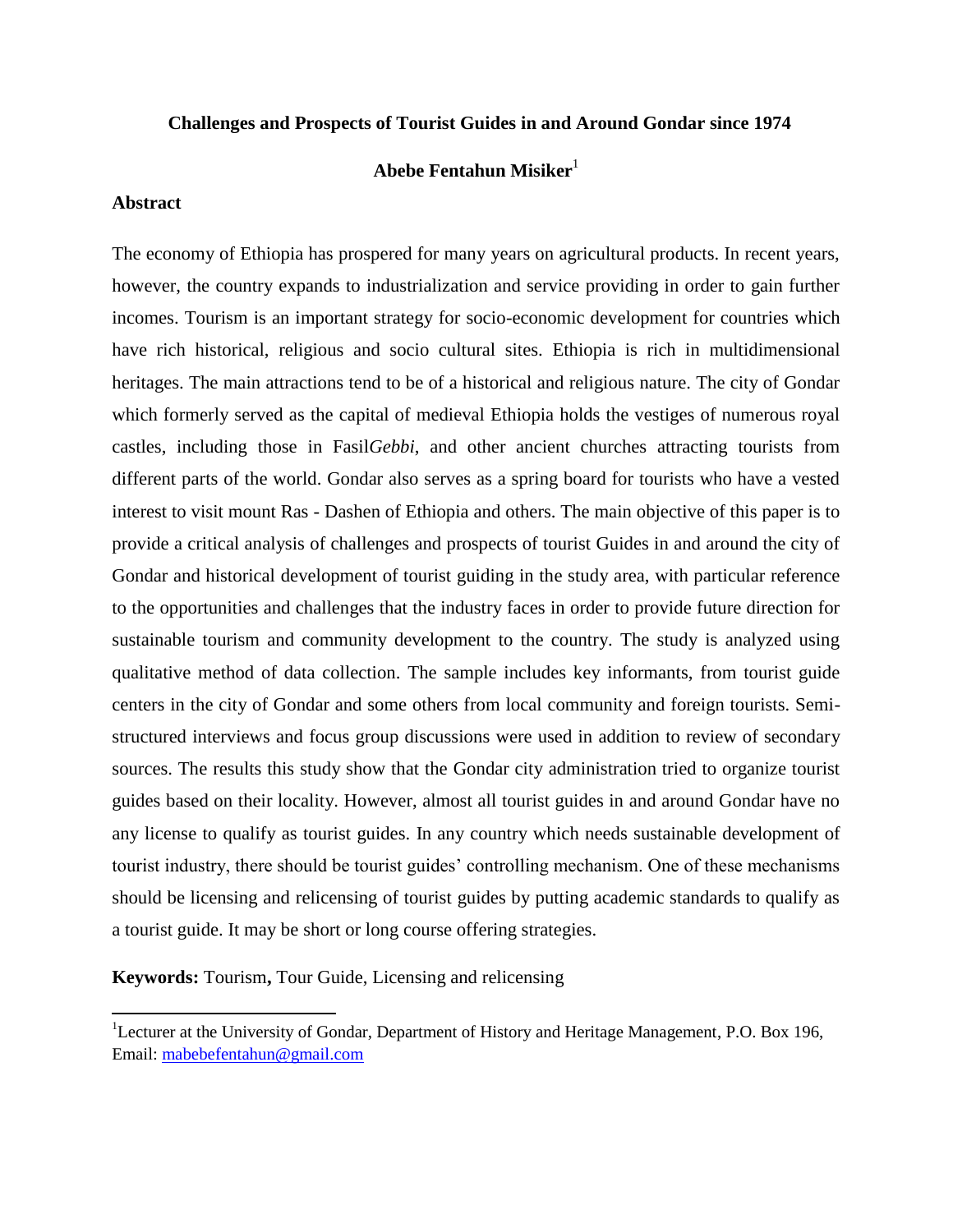#### **1. Background of the Study**

The definition of tourism is extremely broad and holds the full range of experiences. According to the World Tourism Organization (WTO), tourism is defined as a composite of activities, services, and industries that delivers a travel experience to individuals and groups travelling fifty miles or more from their homes for purposes of pleasure (WTO, 1997:2; Urban Tourism and Heritage Planning Manual, 2011: 11). In a broader sense, tourism is the business of providing information, transportation and other services to travellers. Thus, tourism industry is made up of companies that provide services to all types of travellers, whether travelling for business or pleasure (Foster, 1994: 21).

Sources indicate that tourism has three main functions. These are source of foreign exchange, promoting socio cultural aspects of a country and as an employment opportunity for young generation (Heran Tsedeke, 2013: 2; Yabibal Mulualem, 2010: 24). The known protagonist of tourism development Emmanuel de Kadt, stated that "if undertaken consciously and methodically…tourism can make a substantial contribution to the economic and social development of many countries" (1979: 339). Thus, the economic advantages of tourism are far from debate.

According to United Nations (UN), tourism in general and international tourism in particular has tripled since 1967, accounting about 13 percent of all foreign trade. More importantly, it is pronounced that about 15 percent of this revenue is spent in third world countries (Foster, 1994: 22).

Africa is rich and diverse in nature, extent, size and variety of historical heritage resources. According to sources, the arrival of international tourists to Africa showed remarkable growth from 500,000 in 1950 to 24 million in 2000 (Birtukan Asmare, 2016: 16).

Among the many African nations, Ethiopia has many recognized heritage resources by UNESCO. Between 1964 and 2008, the number of tourists visiting Ethiopia increased from 19,836 to 383,399. However, the sector registered a devastating decline from 1974–1991, attributed to both economic and political crises (Birtukan Asmare, 2016: 16).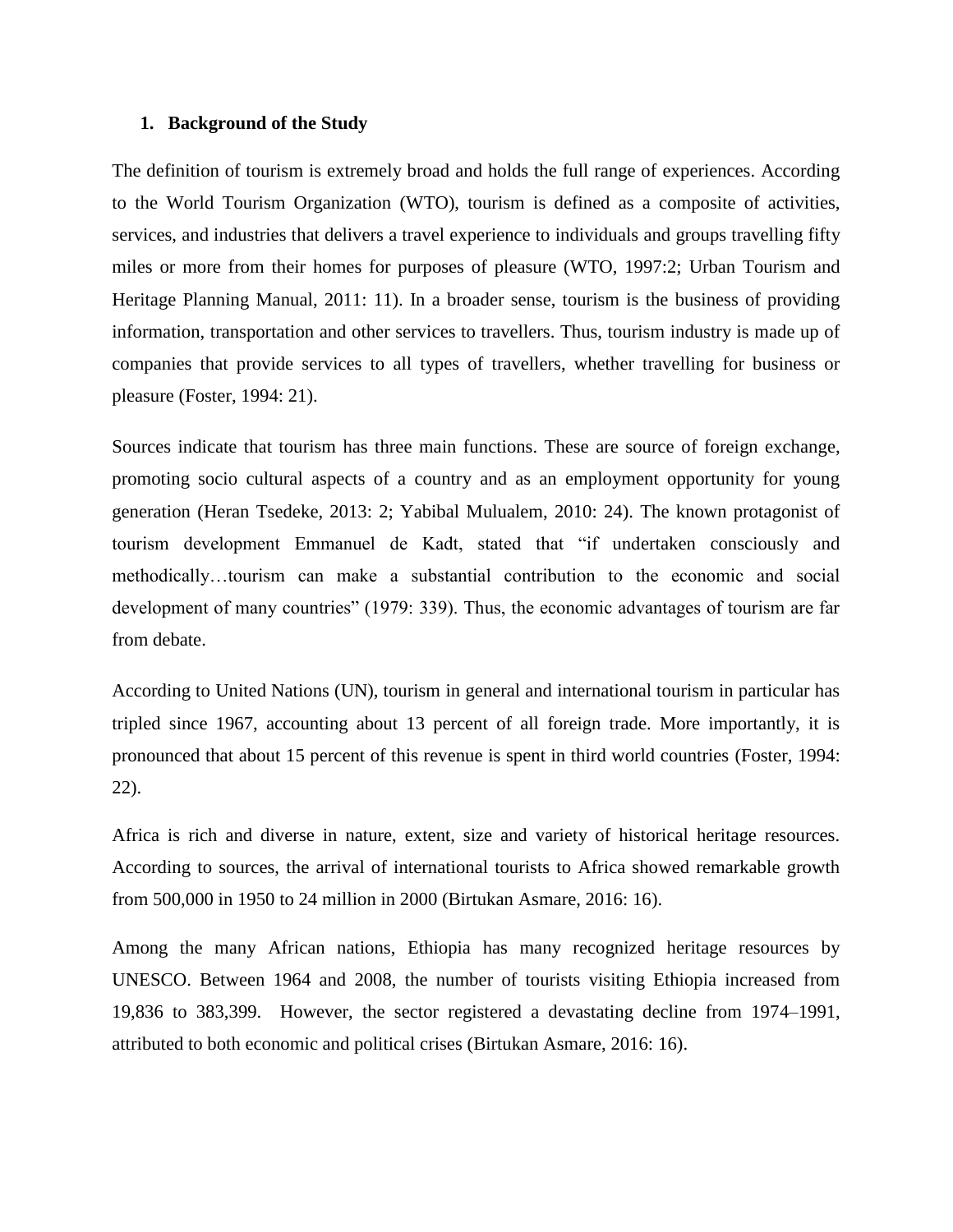Ethiopia has cultural, natural, religious and historical attractions. Asfawossen Asrat *et.al* described that Ethiopia constitute one of the most significant environmental and cultural reserves on earth (2008: 11). It is worth mentioning that the historical development of tourism in connection with motivations and forms of tourism that existed in the past has a pivotal role in order to better understand the recent tourism which could be valuable for policy makers (Inskeep, 1991: 3).

Demographically, Ethiopia is the second most populous country in Africa constituting more than 80 ethnic groups. This diversity and unique features of ethnic identities in Ethiopia as well as its physical environment should have been used to promote tourism industry into the country. This is because the impact of the tourism industry on the national economy is quite significant. In 2005, for instance, Ethiopia received about US\$ 132 million from about 227,398 international tourists (Tadesse Kidane - Mariam, 2015: 4).

Historically, the construction of Taytu hotel in  $20<sup>th</sup>$  century is considered as the first infrastructure built which could support tourism development. Taytu hotel, also named as "Itege hotel" is a pioneer hotel in Ethiopia which was constructed during the reign of Menelik II. In 1947 the Ras Hotel was established at Addis Ababa. This hotel is historically well known because Nelson Mandela, former president of South Africa has booked there during his stay in Ethiopia as a fugitive of apartheid. Soon the chain of Ghion hotels was established to support tourist industry of the country. In 1968 there were 4,764 beds all over Ethiopia, of which 1,870 beds were located in Addis. Among 2, 794 beds located out of Addis only 1,500 beds were recommended for tourists (Angelini & Mougin, 1968: 37; see also [http://www.rashotel.com/\)](http://www.rashotel.com/).

Hotel construction in Gondar started with the coming of Italian occupation. Subsequently, in 1938 Gondar had owned two small hotels with fourteen bed rooms (Rifkind, 2011: 500). *Ethiopia Hotel* and *Yalew Ayker Hotel* with 30 and 12 bedrooms respectively are among the first hotels built in Gondar in 1962. Following them, Africa Hotel, Gennat Hotel and Gondar Hotels were also built accounting not more than 30 bedrooms together. Nowadays, hotel infrastructure is mushrooming in the city of Gondar similar to the rest of the cities in the country. to this end, Goha Hotel with 65 bedrooms, Landmark Hotel with 63 bed rooms, Florida Hotel with 61 bed rooms Quara Hotel with 51 bedrooms, Taye Belay Hotel with 80 bedrooms are among top tourist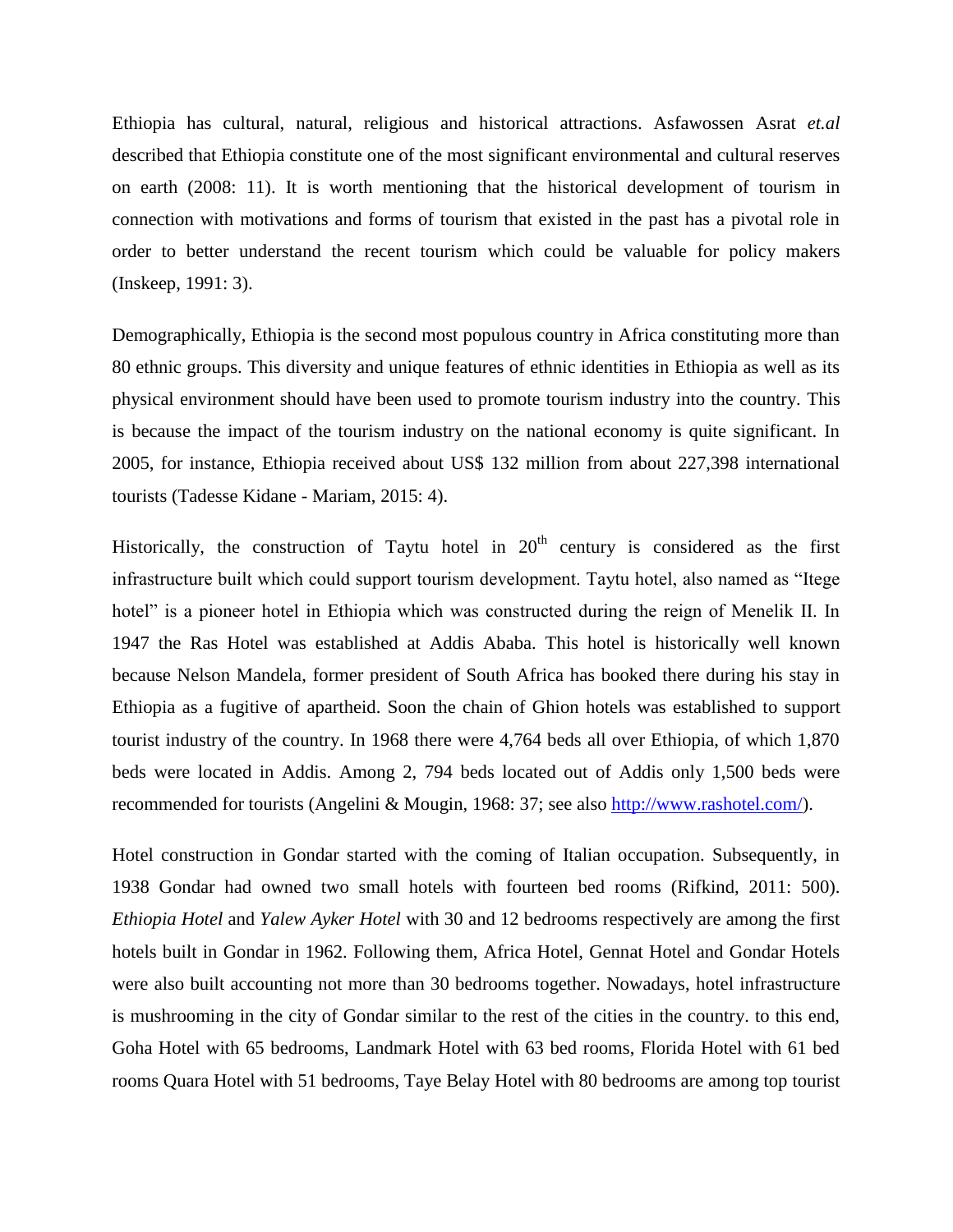standard hotels constructed in the city (Gondar City Administration Culture and Tourism department service providing Institutes organizing case team, Yearly Report, 2009).

However, tourism development in Ethiopia properly started after libration from Italian occupation. Emperor Haile Selassie played a key role in recognizing tourism as a key element in economic development and in the history of tourism development in the country. Thus, in 1960s the first Tourist logo of the country, titled "Ethiopia: Land of 13 Months of Sunshine" was invented as a promotion mechanism for tourism (Habte Selassie Tafesse, 2003:973-4). This logo symbolized Ethiopia's tourism promotion until last year. Since 14 August 2016 a new logo was employed; Ethiopia: Land of Origins based on Ethiopia's 'Spirit of Originality' [\(https://www.ethiopia.travel/\)](https://www.ethiopia.travel/).

Moreover, Emperor Haile Selassie I was very successful in attracting the headquarter offices of both the United Nations Economic Commission for Africa (UNECA) and Organization of African Unity (OAU). This has its contribution to the development of tourism sector in Ethiopia (Tadesse Kidane - Mariam, 2015: 4)

As it is stated above, national interest in the development of tourist industry in Ethiopia began in 1961 with the establishment of the Ethiopian Tourist Organization (ETO). In 1964, ETO emerged as an autonomous public organization to promote the industry and to undertake tourist activities. (Proclamation No. 36/1964; Habte Selassie Tafesse, 2003:973-4). In 1969 Catering and Tourism Training Institute (CTTI) was also opened in order to provide training in basic skills to the stakeholders needed by tourism sector in the country. The responsibility of organizing this institute was given to ETO (Habte Selassie Tafesse, 2003:973-4; Angelini & Mougin, 1968: 37).

In relation to this emperor Haile Selassie was a forerunner in establishing legal tour guiding into the area. To this end, in 1962 E. c he has wrote orderly letter to Colonel Tamrat Yigezu, the then regent to the Begemeder and Semien Gevernorate General in order to assign some people who could escort Life Megazine photographers and Cameramen visiting Semien National Park (Marshet Girmay, 2016: 34).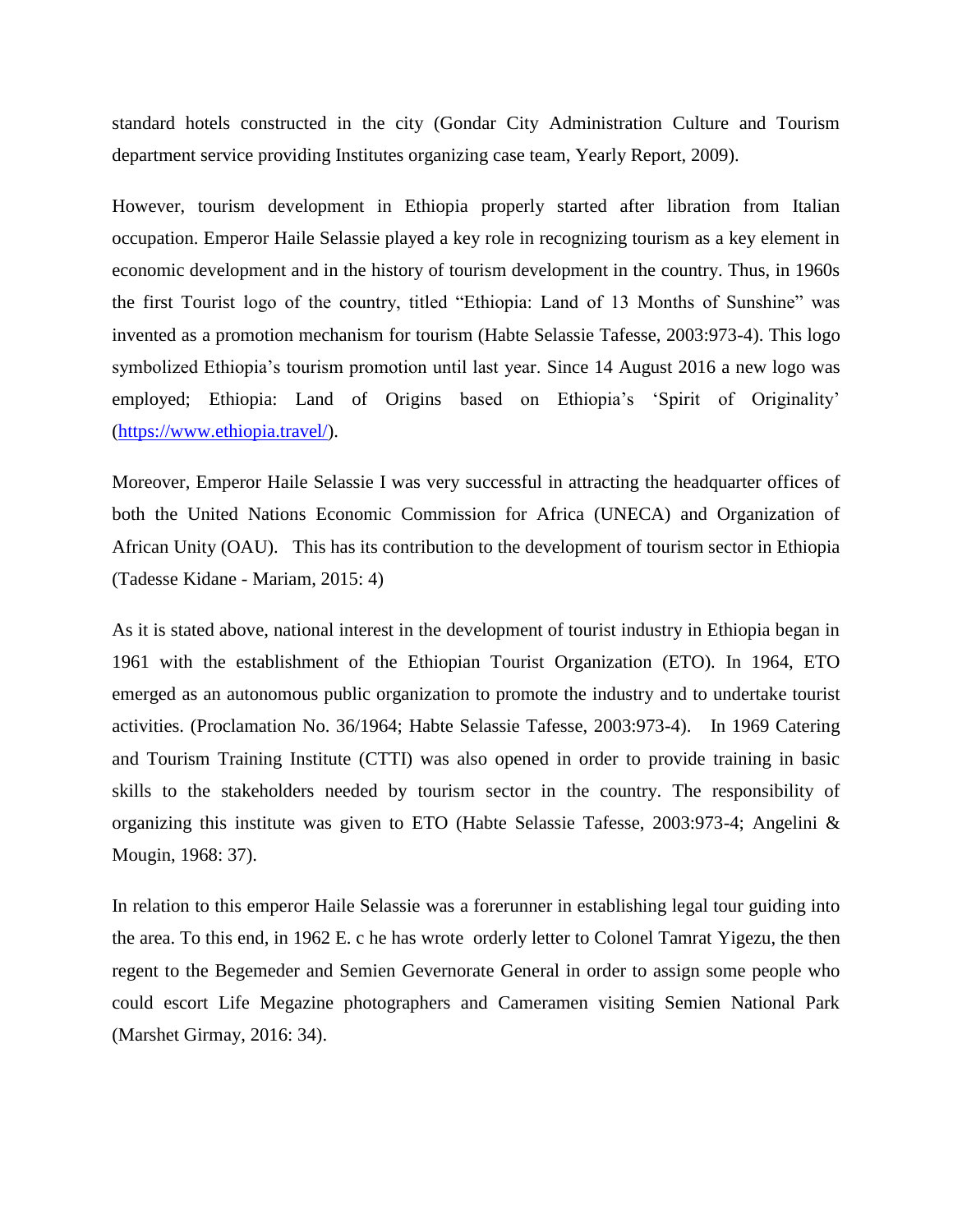However, tourism industry in Ethiopia culminated for about two decades following the 1974 revolution. Before the revolution, there was a rising trend of tourist flows from 19,215 in1963 up to 73,662 in 1973. Yet the number of tourists went down to 50, 220 in 1974 and 30,640 in 1975. The policy of military regime, recurrent famine and the protracted civil war in the country were responsible for this decline. Moreover, private hotels, tour operators and travel agencies, like others, were nationalized just after the coming to power of the Darg regime (YabibalMulualem, 2010: 6).

After the downfall of *Därg*in 1991, the Ethiopian People"s Revolutionary Democratic Front (EPRDF), proclaimed new policies which could maximize tourist flow into the country. Due to the declaration of market economy private sectors like hotels, tour and travel operation companies were established. Since 1993 regional culture and tourism bureaus have been set up in every regional state under proclamation No.43/1993, besides the establishment of Tourism Commission at national level. The renovation of the country from communist dictatorship to a federal democratic system and from command to free market economy has probably encouraged private investors to re-engage in the activities related to the tourism industry. All these policies played a pivotal role in the development of tourism industry in the country (Habte Selassie Tafesse, 2003:973-4). Thus, the 1991 political change brought about a relative increase in the arrival of tourists from 81,581 in 1991 to 139,000 in 1997, due to relative political stability and market liberalization (Birtukan Asmare, 2016: 16).

The most important achievement in the period was possibly the attempt made by the current regime to decide the authority and duty of the central and regional governments to promote tourism in Ethiopia. Accordingly, the regional tourism bureaus were established by proclamation No.43/1993 with the responsibilities of developing and promoting tourist accommodations and recreational facilities, identifying, conserving and promoting tourism resources in the respective regions. Moreover, the tourism bureaus are responsible to license private service facilities and control their standards as well as to coordinate other institutions for the expansion of tourism industry (Proclamation No. 26, January 1993).

In recent times, tourism in Ethiopia has grown significantly. International tourist arrivals in Ethiopia in 2008 were 383,400 as compared to 139,000 in 1997. However, in a global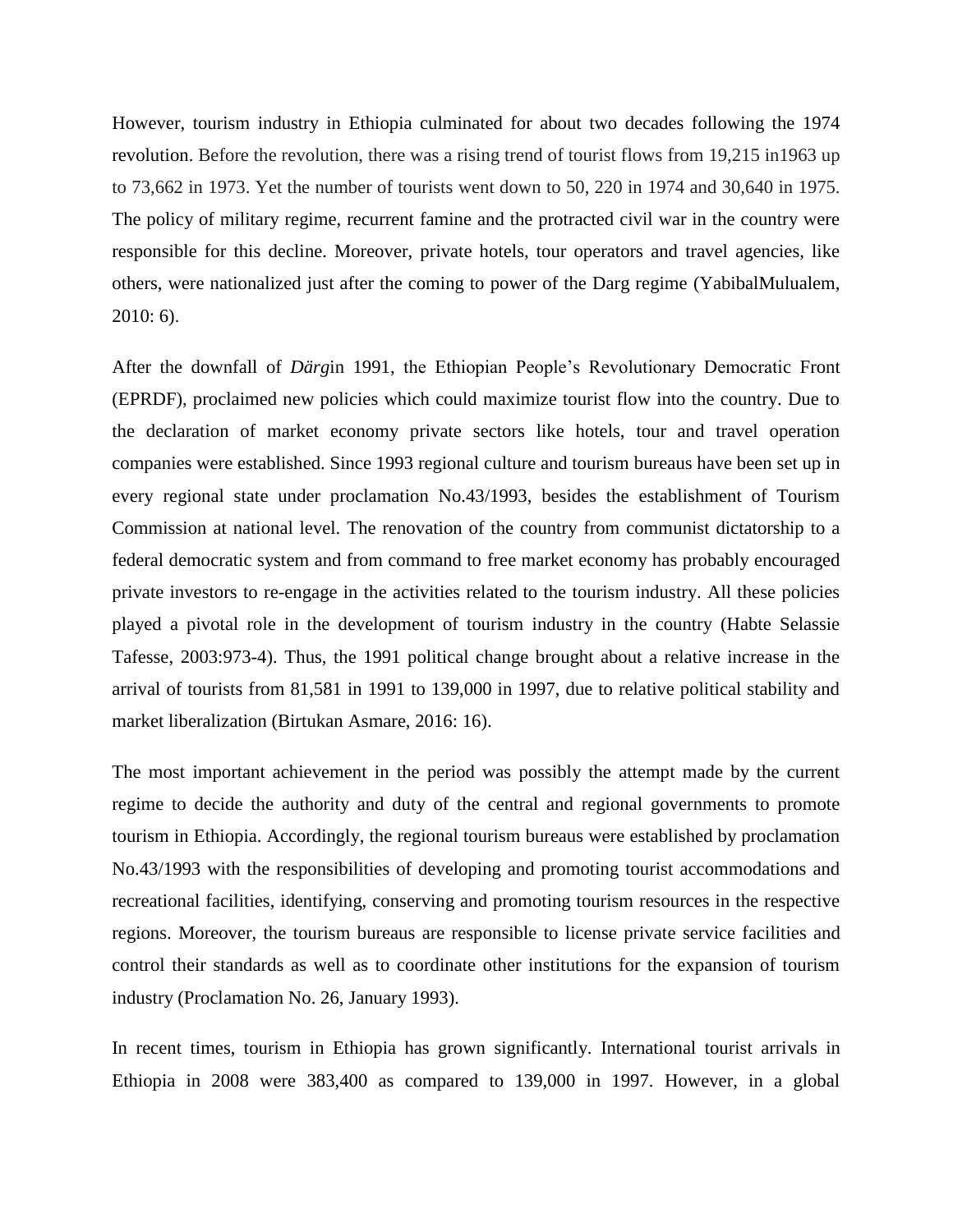perspective, tourism industry in Ethiopia remains largely at its infancy and international arrivals in 2005 represented 1.3 % of the total arrivals in Sub-Saharan Africa (17.6 million).

Tourism in Ethiopia focuses on its historical, natural and cultural heritage. The most popular historical sites are Aksum, Lalibala, Gondar and Harar (Habte Selassie Tafesse, 2003:973-4). Recently, tourism is seen as a means of contributing to economic growth and poverty reduction for the sustainable development of a nation.

The Ministry of Culture and Tourism under Proclamation Number 471/2005 is authorized to strengthen the fragmented activities and guarantee harmonization of efforts being made by government, the private sector, communities at the tourism destinations and civic organizations, and to create a beneficial environment for these entities to be able to release their respective responsibilities appropriately (Urban Tourism and Heritage Planning Manual, 2011: 27).

It is an agreed fact that Ethiopia has huge tourism potentials of natural, historical and cultural gifts. Yet, the sector in Ethiopia has poor performance as compared to other African countries. For instance, the total number of tourist arrivals in Ethiopia and Kenya in 2006 is 290,000 and 1,644,000 respectively. Thus, Ethiopia registered more than five times smaller number of tourist arrivals than neighboring Kenya. The reasons behind this poor performance have not been fully addressed in scholarly works (Yabibal Mulualem, 2010: 2-3).

UNESCO has registered nine heritage sites of Ethiopia as World Heritage Sites. These include the Aksum Obelisks registered in 1980; Fasil Ghebbi, Gondar in 1979; Harar Jugol, the Fortified historic town in 2006; Konso Cultural Landscape in 2011; Lower Valley of the Awash, in 1980; Lower Valley of the Omo in 1980; Rock-Hewn Churches of Lalibela in 1978; Tiya stones in 1980; and Simien Mountains National Park in 1978 (Yabibal Mulualem, 2010: 5; Urban Tourism and Heritage Planning Manual, 2011: 3). Gondar castles and Semien Mountains, among others could be the focus of this study.

It is repeatedly mentioned that Ethiopia has several internationally renowned tourist attraction sites. Yet, its share in the tourism market in relation to other African countries is very low. The number of tourists visiting Ethiopia, for instance, in 2005 was 230,000 per year. This figure shows that Ethiopia is visited less than other African countries per year, such as Egypt, South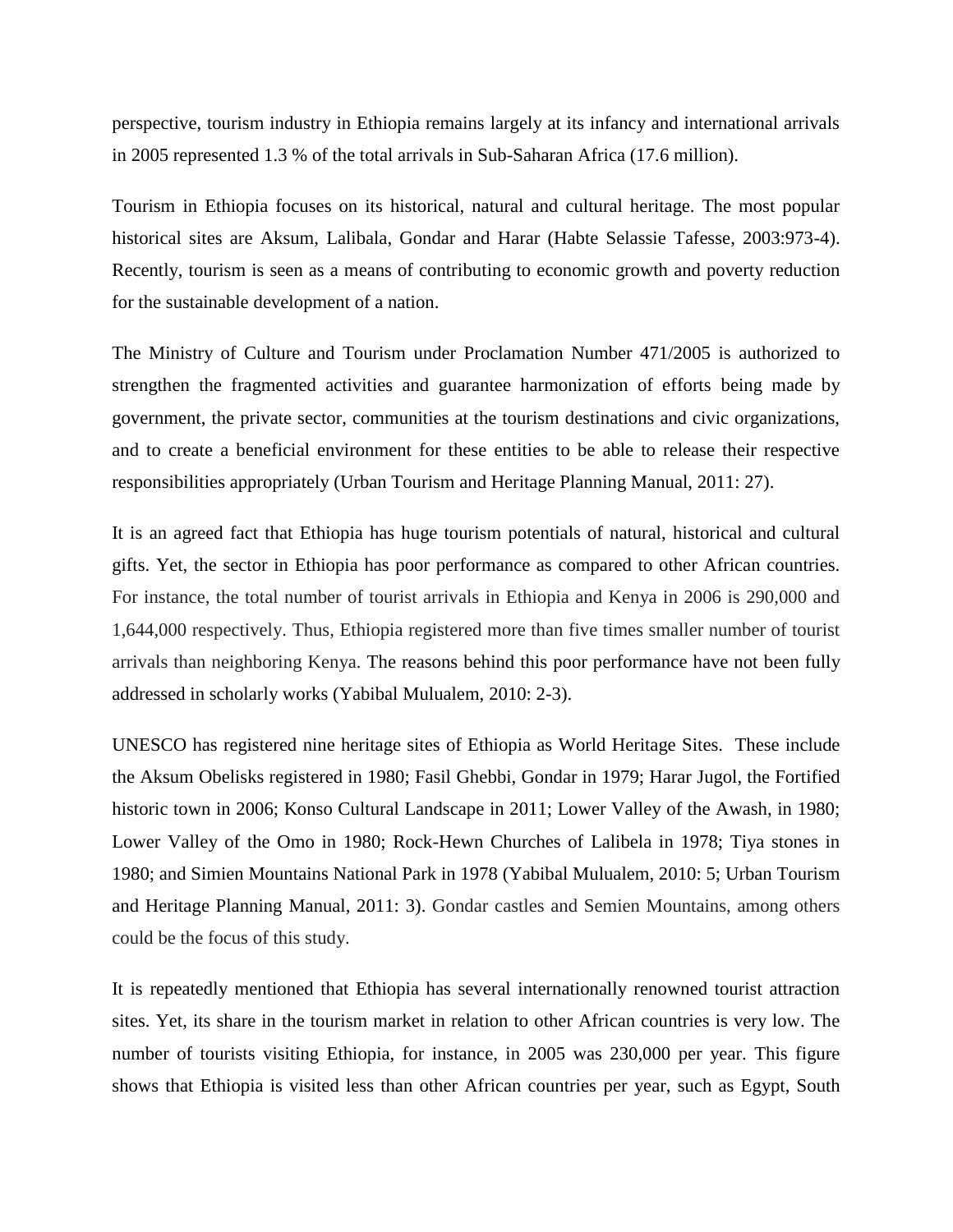Africa, Tunisia, Morocco, or Zimbabwe. In short, tourism in Ethiopia is at its low level of progress (Urban Tourism and Heritage Planning Manual, 2011: 7).

Therefore, Ethiopia has potential tourist attraction sites in different parts of the regional States. Among these, Amhara Regional state is the leading in having three universally recognised heritage resources such as Lalibela, Fasil Ghibbi and Semien mountains. Gondar, the capital of Christian kingdom during medieval period has the potential of attracting tourists due to its natural, cultural and historic beauties. Yet there emerged pitfalls with regard to promotion of the sites in order to attain sustainable development in the tourism sector.

Since 1991 tourism sector in Ethiopia is gaining momentum through the development strategy of the country which aimed at "accelerated and sustained development" strategy working to end poverty in the country. Moreover, in order to meet the Millennium Development Goals (MDGs) of the country optimization of tourism policy is made to enhance the existing tourism resources as a driving force of economic growth for the whole country. Side by side, the federal government of Ethiopia is working hard to make Ethiopia one of the top ten tourist destinations in Africa by the year 2020 (Urban Tourism and Heritage Planning Manual, 2011: 6).

In order to meet poverty reduction strategies and promote tourist industry the government of Ethiopia has upgraded Tourism Commission to the Ministry of Culture and Tourism (MoCT) in 2005. Subsequently, tourism development is given due attention as an important driving force of poverty reduction strategy. Nowadays, tourism is the third biggest foreign currency earning business sector in Ethiopia, next to coffee and oilseeds (Urban Tourism and Heritage Planning Manual, 2011: 6).

|                          |  |  |  |  | Table 1: Trend of tourist arrivals and money received from international tourists who visited |  |  |
|--------------------------|--|--|--|--|-----------------------------------------------------------------------------------------------|--|--|
| Ethiopia from 2002-2005. |  |  |  |  |                                                                                               |  |  |

| Year | Tourists Arrived | Receipts (In Millions) | <b>Growth Rate</b> |      |
|------|------------------|------------------------|--------------------|------|
|      |                  | Birr                   | US\$               |      |
| 2002 | 156,327          | 671.1                  | 77.1               |      |
| 2003 | 179,910          | 778                    | 89.9               | 15.1 |
| 2004 | 184,079          | 994.4                  | 114.6              | 2.3  |
| 2005 | 227, 398         | 1,202.4                | 138.6              | 23   |

Source: Ethiopian Culture and Tourism, 2006.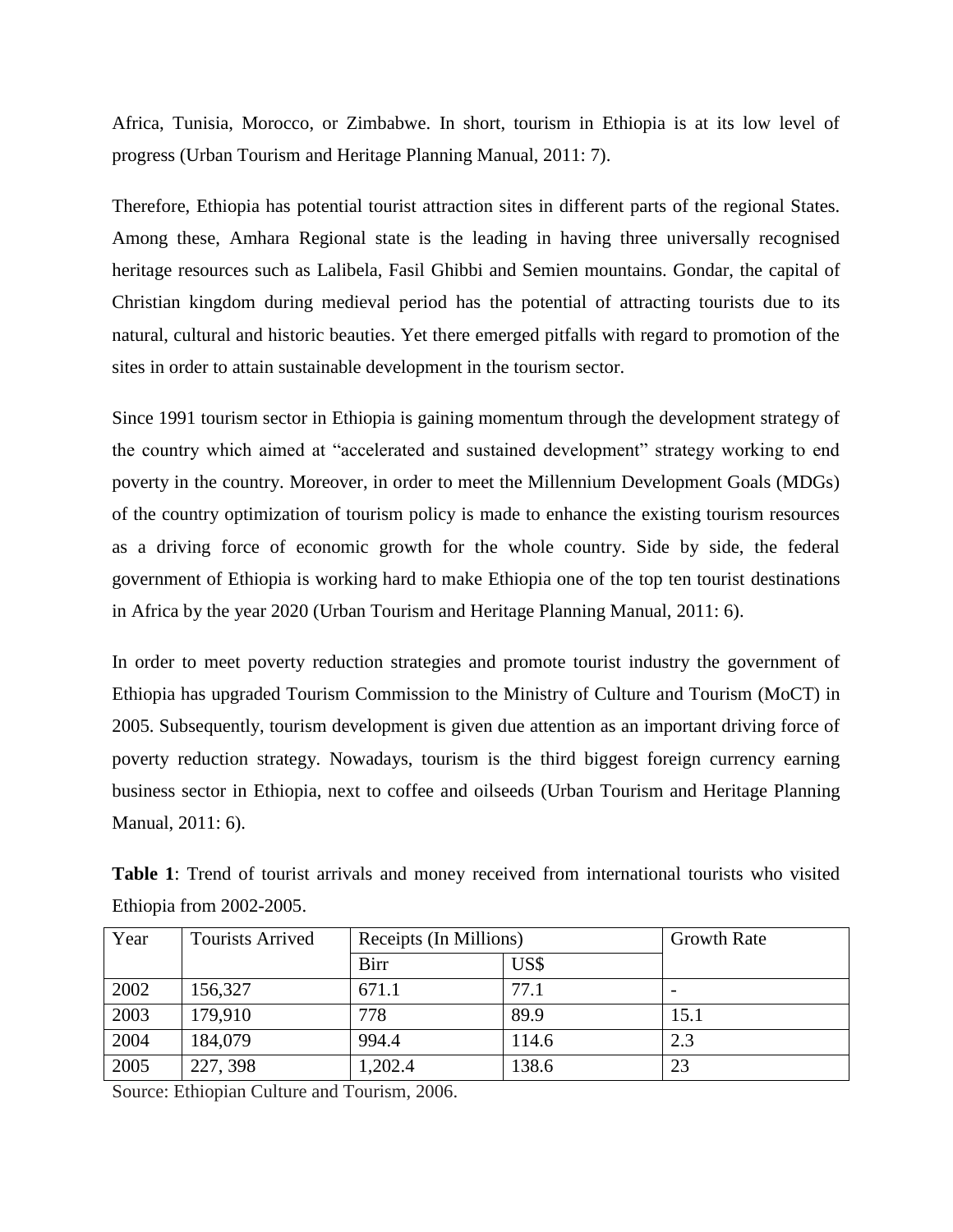Graph 1: Number of International Visitors to Ethiopia Based on Ministry of Culture and Tourism (MoCT).



Source: Tourism Statistics Bulletin, 2003-2005, No.8.

Due to unmanageable reasons, Ethiopia's tourism industry marked unsuccessful development and the country is earning little income of foreign exchange. Thus, the role of the government in tourism sector should be didactic and regulatory. In order to solve the pitfalls, the government should set standards for all the stakeholders of the sector. Hence, there should be inspection and grading strategies upon hotels and restaurants catering to tourists. Periodic appraisal on the quality of performance of tour companies as well as tour guides is also very vital in order to create sustainable development of tourism sector of the country (Henze, 2003: 195).

Most scholars agree that tour guiding has direct relation with tourism development. Because, tourist guides are bridges that connect tourists and tourist attraction sites. There are different definitions of tour guides. Cohen (1985) is considered as the pioneer scholar in the scientific study of tour guiding. Following his footsteps Pond and some others studied about the roles of tour guides. Pond for instance, identified some duties and responsibilities of tour guides such as being leader, educator, host, mediator and public relations representative. According to her, guides must play important roles as leaders, educators, public relations representatives, hosts, and agents which should be practiced with synergy (Pond, 1993: 76).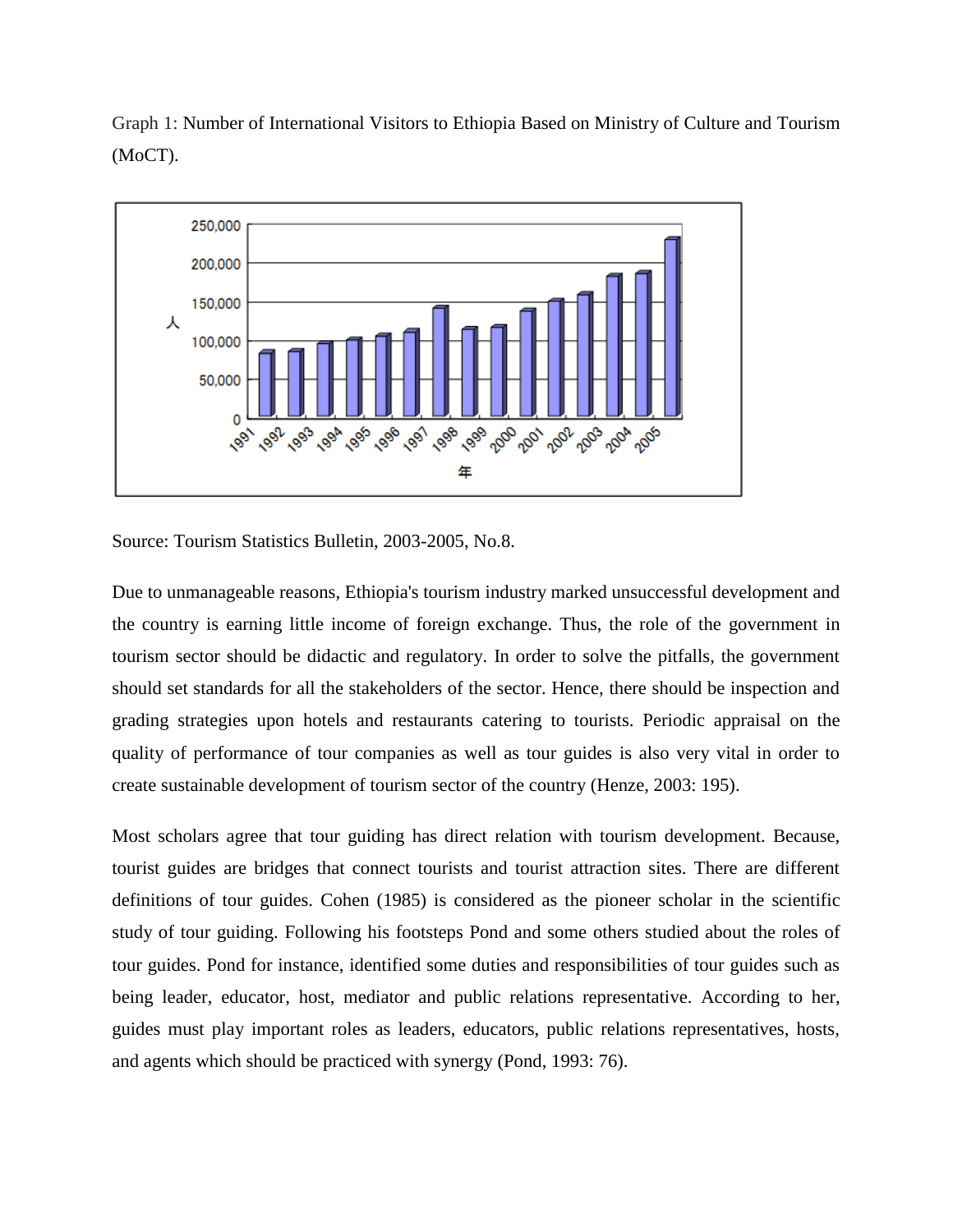The role of tour guides is considered as key element in the tourism industry. Similarly, Cohen listed about four specific roles of a tour guide such as arranging tours, transportations and accommodations; safeguarding the cohesion and morale of tourists; mediating between tourists and the people of the destination; and play in communicating destination-related information to tourists (1985: 10). Similarly, Shegaw Wedaj described that through purposeful communication tour guides should disclose the natural and cultural values of places visited (2015: 2).

Therefore, tour guides have significant roles in the development of tourism sector in the country. It is an agreed fact that a capable promotion of tourism, not only allows significant earning of foreign cash but also it has its own impact in building the image of a nation (Abel Markos, 2012: V).

Nowadays, tourism industry is in the state of competitiveness. Countries, states and regions are in a competition to one another to win a high level tourist experience in order to increase inflows of tourists and foreign currency as well. A key factor in this effort is to create a large resource base of professionally trained tour guides (Chowdhary, 2013).

There exist two contradicting views regarding the profession of tour guiding. One of these views is it is a profession that anyone can jump in. The other view identifies the profession as neglected one ((Koroglu & Guzel, 2013: 70; Birtukan Asmare, 2016: 15). With regard to this view Shegaw Wedaj also described some neglected aspects of tour guiding such as modes of presentation and communication aspects as neglected parts which should be part and parcel of tour guiding (2015: 3). As it is identified by this research historical aspects are also neglected parts in the profession of tour guiding.

Studies showed that at many tourist destinations, young people harass tourists which could mess up tourists' enjoyment. Thus, the authority needs a consistent and unremitting program of instruction of its population about the importance of tourism to the economic and social development of a country (Henze, 2003: 196).

Nowadays, with the evolution of globalization, tour guiding business is becoming an important field of occupation for young generation as well as a nation. It is because, besides economic advantage it allows them to act as a bridge between different cultures and tourist destinations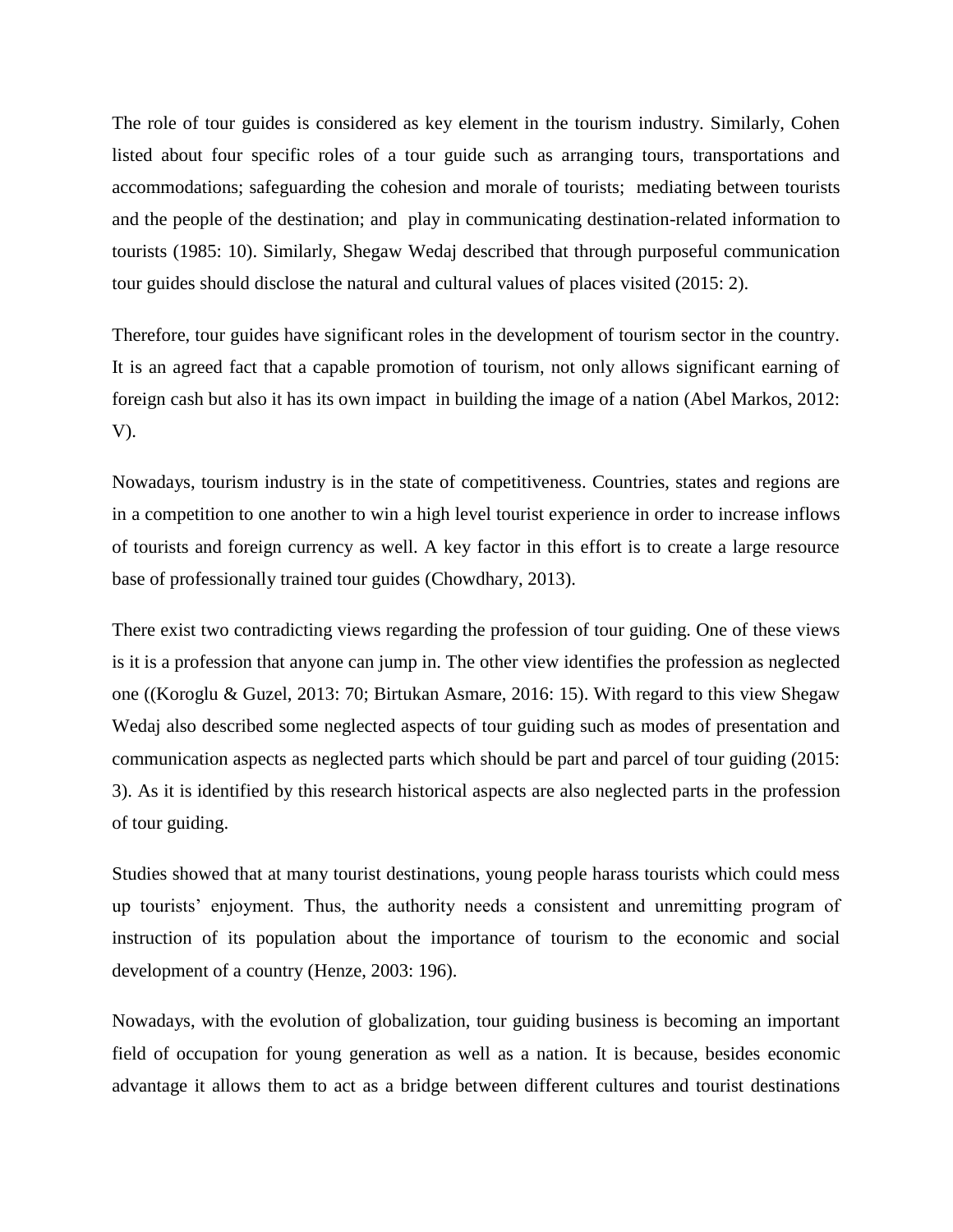(Moteka, 2014: 6). The study will focus on the challenges and prospects of Tourist Guides in and around Gondar since 1974.

# **2. Objectives of the Study**

The main objective of this paper is to provide a critical analysis of challenges and prospects of tourist Guides in and around the city of Gondar since 1974. The Specific Objectives are:

- To assess historical development of tourist guiding in and around the city of Gondar since the period under study.
- To pin point the opportunities and challenges that the tour guides face in and around Gondar in order to provide future direction for sustainable tourism and community development to the country.

# **3. Methodology**

The study is analyzed using qualitative method of data collection. The sample includes key informants, including elderly residents, local and foreign tourists, tourism experts, hotel managers, members of local communities, and tourism bureau officials. In order to get detailed information about the issue, open-ended questions were prepared, focusing on the experiences, challenges, and related issues of tourism in the period under study. Semi-structured interviews and focus group discussions were used in addition to review of secondary sources. To obtain the necessary data, both primary and secondary sources were consulted and cross checked with each other.

## **4. Result and Discussion**

As mentioned in different scholarly works, World Federation of Tourist Guide Associations (WFTGA) has defined a tourist guide as an individual who guides guests and interprets the cultural and natural heritage of a destination in the language of their origin, holding specific qualification usually issued by the appropriate government body. (Salazar, 2008: 212; Koroglu & Guzel, 2013: 70). Similarly, International Association of Tour Managers and the European Federation of Tourist Guide Associations (EFTGA) also defines that a tour guide is someone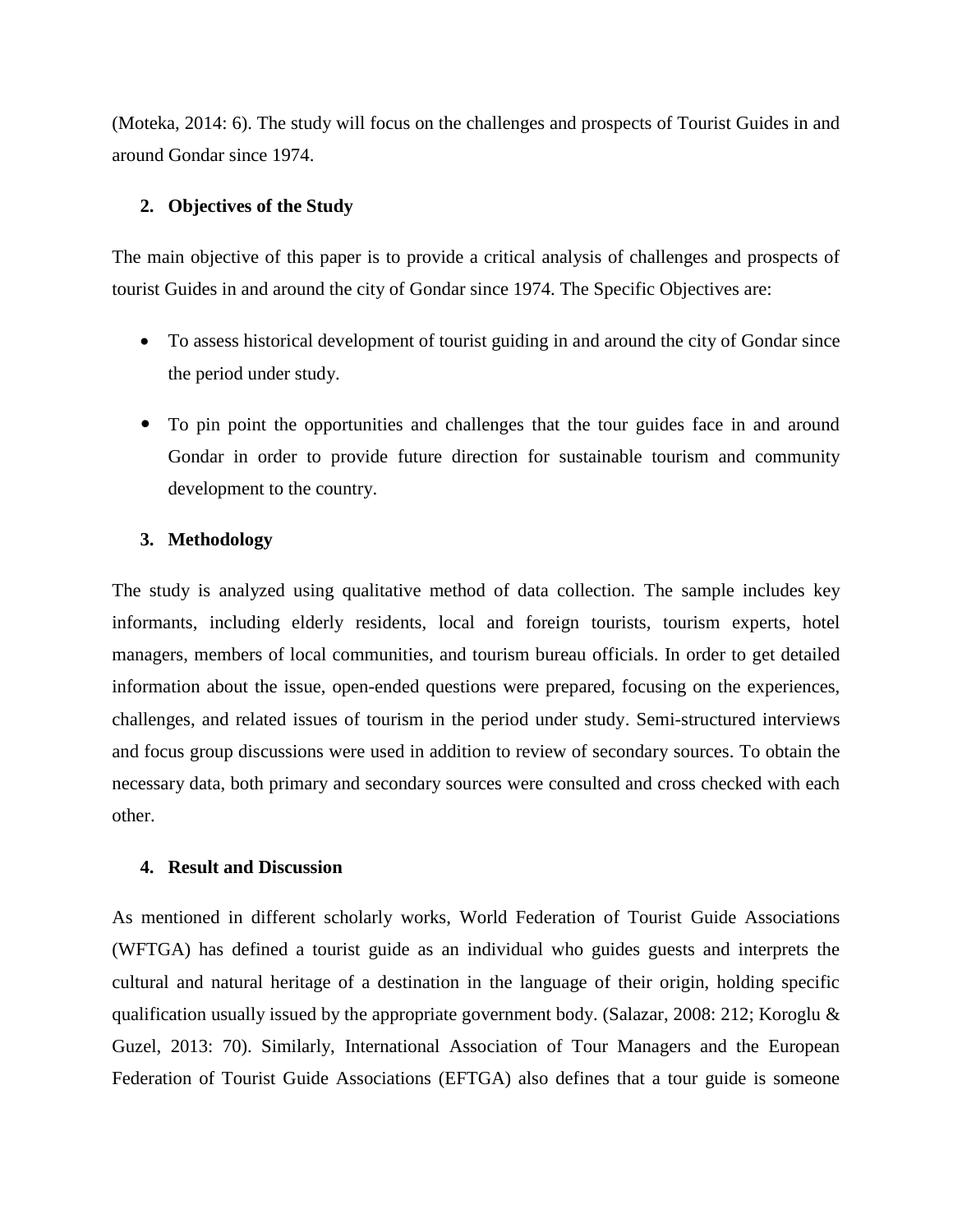who direct groups or individual tourists around the monuments, sites and museums of a city or region and communicates in an exciting and interesting way, in the language of their preference (Koroglu & Guzel, 2013: 70). Cimacio*et.al*, also said "a tour guide is an individual who leads groups of tourists around a town, museum or other tourist attraction" (2009: 30).

Davidson & Black stated that in spite of their origin ranging from different natural and cultural environments, a tour guide is generally defined as a person who guides groups or individual visitors around the historical, cultural, and natural attractions providing stimulating and interesting explanation (2007: 28). They added that "tour guides are expected to perform a wide range of roles in facilitating the tourist experience, which might include leader, information giver, navigator, health and safety officer, organizer, and mediator" such as cultural mediator, information giver, interpreter, leader, role model and social catalyst (2007: 29).

Therefore, a tour guide is a person who, either as an employee or partner of a duly accredited travel and tour agency, guides tourists, either foreign or domestic, for in payment, commission or in any form of payment on visiting the attractions and excursions. Similarly, Zillinger*et.al* describes a tour guide as a "leader who stops at certain places, performs a mixture of rehearsed and unprepared rituals, shows the way, point's things out, tells tourists what to look at, and where to position themselves to view the attraction" (2012: 1-7). Thus, insufficiently trained and incompetent tourist guides would ruin the sustainable development of tourism industry of a nation.

In a similar manner, Salazar expressed that tour guides are main actors in mediating tensions between existing effects of localization and globalization (2008: 207). He also added that being the only local people at a site or destination with whom tourists interact with significant amount of time, it is imperative to check and perceive the roles of tour guides for sustainable development of tourism sector (Salazar, 2008: 212). It is conjointly clear that the business of tour guiding is most likely one among of the oldest professions (Moteka, 2014: 12).

In a broader context, tourist guides act as the middlemen between tourists and an unfamiliar environment. They play an important role in the triumph or malfunction of a tourism industry of a nation. The ability of tour guides even influences opinion of visitors to the host destination. Moreover, the performance of guides greatly influences tourist satisfaction and faithfulness to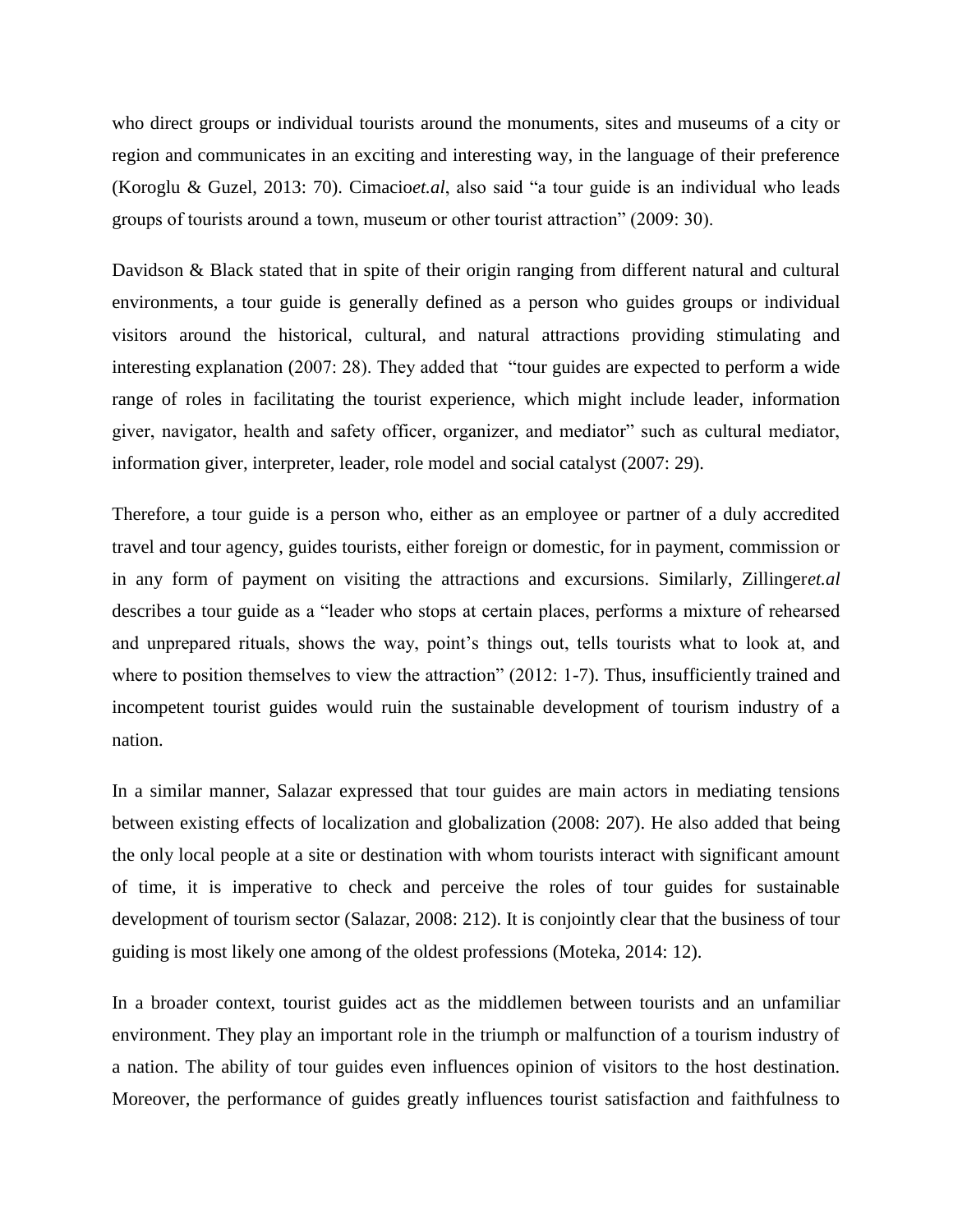the place visited. In this regard the image of a country and the general travel experience and successful tourism development could be promoted (Koroglu & Guzel, 2013: 70). On the other hand, substandard tour guide may ruin the tourists' satisfaction of their visit experience and may even damage the image of a country (Koroglu & Guzel, 2013: 71).

Some countries in the world have set legal grounds to authorize tourist guides. In Indonesia, for example, officials identify, certify, and manage three types of guides. These include tour leaders, who can escort visitors inside and outside the country; general guides, who are subject to local guiding in their respective regions; and site-specific guides, who are only devoted to guide at one site or attraction" (Salazar, 2008: 212).

Inskeep described that "any existing regulations applicable to tour and travel agencies and tour guides should be examined, including licensing and bonding requirements for agencies and examination procedures for tour guides to ascertain if they meet appropriate standards" (1991: 116). In this regard, tourist information facilities and services must be surveyed and evaluated with respect to suitability of location, convenience of access, capability, knowledge and foreign language competence of personnel (Inskeep, 1991: 117).

According to Salazar "guiding is evolving and shifting from the logistical aspect to the facilitation of experience", that is from the vanguard to the adviser role (Salazar, 2008: 212). A choice of a tour destination depends on different factors. Hospitality of host community and tour guides in particular is one of the most important factors which could make the visitors feel at home and enjoy his/her stay better (Bhatia, 2001: 53). Moreover, "a satisfied tourist is an asset and helps promote a destination in a much more effective way than any tourist promotional campaign or publicity" (Bhatia, 2001: 53).

It is mostly expressed that tourists perceive destinations through the eyes of the guide. Besides, the guided tours have a great deal of power over the impressions of tourists. In a similar manner, Overend claims that tourist guides construct sites (2012: 44-54). Thus, tour guides are forerunners in the tourism industry of a nation. When they are capable enough, tour guides have the power of changing the impression of the visit from a tour into an experience (Blyablina, 2015: 18).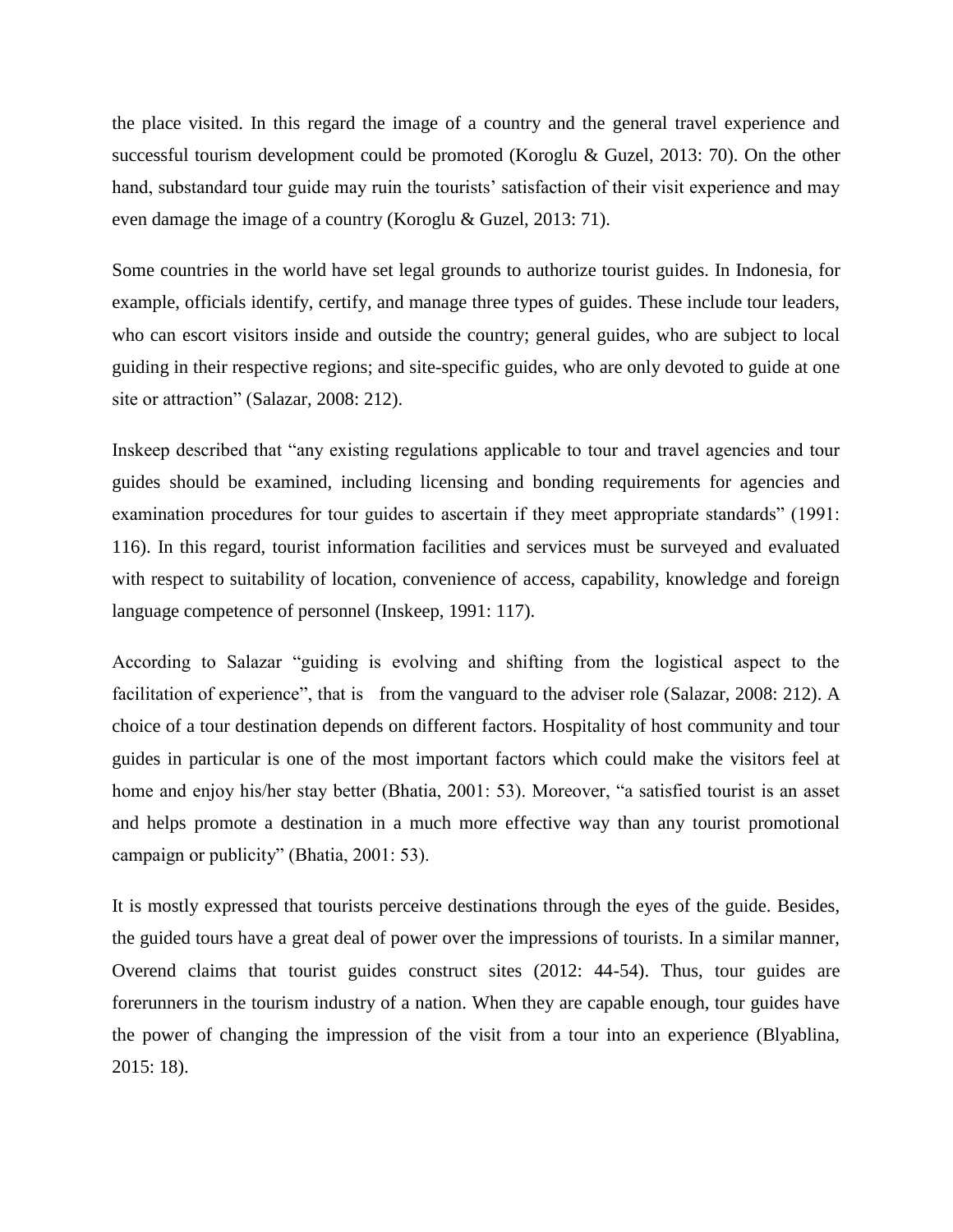More importantly, a certain level of education should be given to tour guides within the tourism sector. As being the largest service industry employing more people than any other industry, the field needs extra educational institutions offering tour guiding courses in order to establish their "identity and image" (El-Sharkawy, 2007: 79).

Some countries have the tradition of licensing and re-licensing strategies for tour guides. In Egypt, for instance, a person who is interested to work as a tourist guide should obtain license from the Ministry of Tourism and he/she must be a member of the Egyptian tourist guides association. Additionally, he/she is expected to pass formal licensing examinations in general knowledge of Egyptian history, museums, cultural attraction and a foreign language that is developed by the Ministry of Tourism (El-Sharkawy, 2007: 80).

It is important to consider the potential impact of the tour guide on sustainable tourism development. With regard to the significance of tour guiding in the tourism sector, tourist guides must be carefully chosen, trained, motivated, monitored and regularly evaluated. Thus, it is very vital to train and evaluate guides as best as possible. Besides, well-organized nationwide curriculum should be developed through academic institutions and tour guide associations in order to deliver efficient tour guiding courses in order to make tour guides who are capable in their business (El-Sharkawy, 2007: 91).

Tour guide has multifaceted role, which may be composed of a number of sub roles which include types such as "information-giver and fount of knowledge", "teacher or instructor", "motivator and initiator into the rites of touristic experience", "missionary or ambassador for one"s country", "entertainer or catalyst for the group," "confidant, shepherd and ministering angel," and "group leader and disciplinarian" (Holloway, 1981, pp. 385-386).

Sahin & Balta stated that tour guiding requires proficient background knowledge in order to make the visit alive. Besides the university instruction, experience and persistent training before and after graduation from the university plays a very great role for the sustainable development of tourism sector. Tourist Guides would play a decisive role in visitors" satisfaction from their holiday experiences and in providing a good country image in the minds of foreign tourists and in endorsement of national tourism potential. An excellent practice in this regard would be rewarding for both the individual and public profit (2007: 213). Furthermore, tour supervisors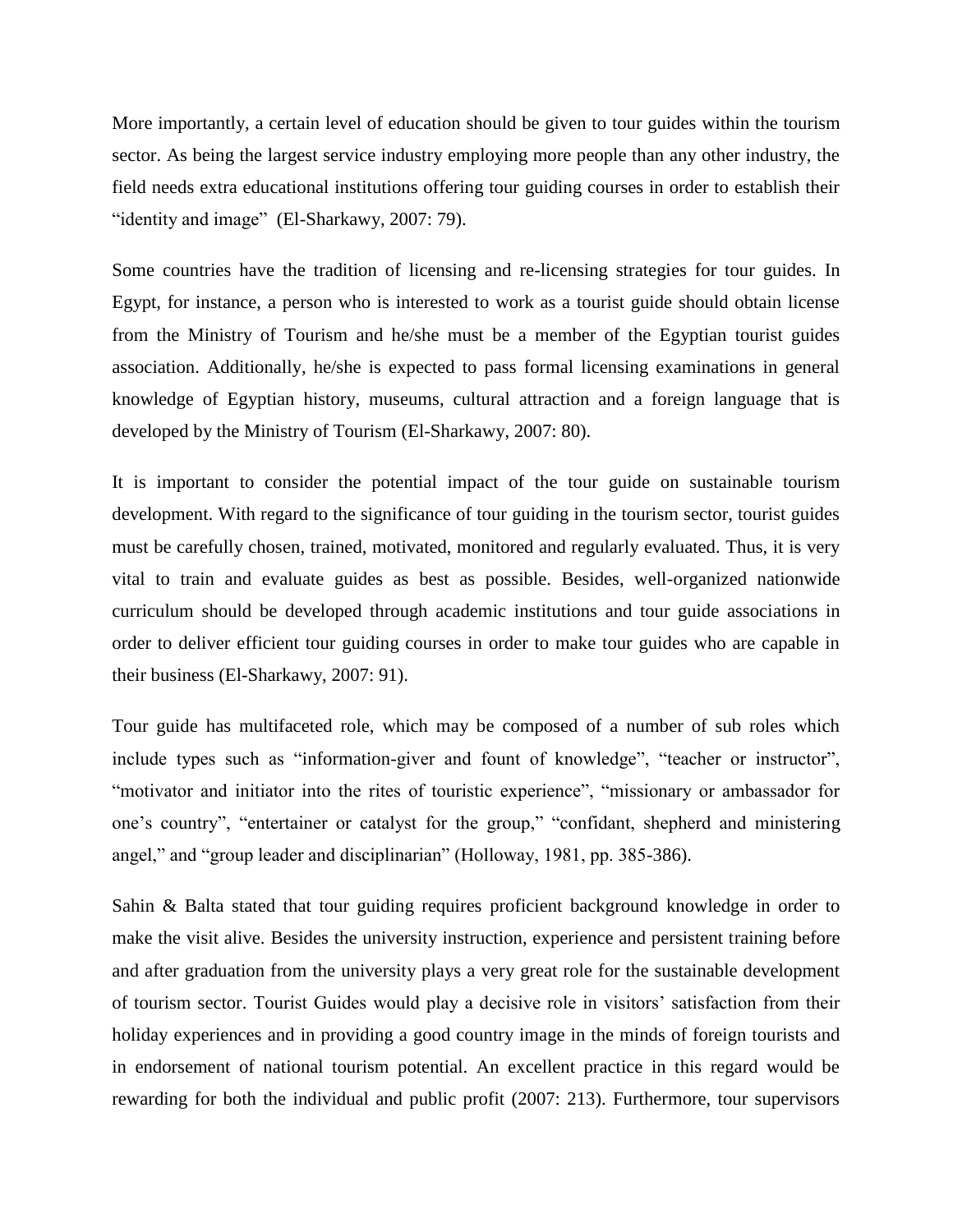and above all the tour guides have to have very strong background Knowledge and should have the knowledge of multi-disciplinary profession. Stamina and good health are also very important components of tour guides.

Tour guides "are the "spokespersons" representing the image and reputation of the company, and the "salespersons" who sell the next tour. From the host destination"s viewpoint, they are the "interpreters" making sense of the destination"s culture and heritage, the "mediators" mediating between the host community and its visitors, and the "ambassadors" entrusted with the public relations missions of the destination" (Koroglu & Guzel, 2013: 71).

Gondar is one of the "historic routes" located about 768kms from Addis Ababa to northwest direction (Angelini & Mougin, 1968: 15). In 1636 it was established as the capital city of Ethiopia by king Fasiladas (Martinez & Sisay Sahile, 2016: 40). During this period imperial castles and historical churches were built which become interesting tourist attraction sites. The castles are found inside the royal compound of 12 gates of interesting architecture. Outside the compound there exist other interesting buildings like the palace of King Michael Sehul of Tigrai, the bath of Fasiledas, Qusquam Mariam church and Debre Berhan Sellase church (Angelini & Mougin, 1968: 15). It is scholarly agreed that all of the Gondar castles have Portuguese influence (Rifkind, 2011: 494; Angelini & Mougin, 1968: 37). Yet, tourist guides around the castle are not in a position to mention it due to different reasons.

Scholars identified that Gondar has expanded dramatically after the conquest of Ethiopia by Fascist Italy in 1936. Because, then, it has served as a colonial administrative center for Italian East Africa in general and for Amhara in particular. Gondar reveals a wonderful topography and historical heritages as well as its different cultural expressions. Moreover, the city also has the variety of Italian buildings which survived to date (Rifkind, 2011: 493).

He also mentioned that geographically, Gondar is located at an elevation of roughly 2,200 meters, and is surrounded different mountains of at least 3,000 meters high. Lake Tana, which is the source of the Blue Nile, is located to the south of the city. The city is very well known in having a complex of castles constructed during the seventeenth and eighteenth centuries. Besides, the city of Gondar is known in its forty-four historic orthodox churches survived until today. (Rifkind, 2011: 494). In the 17th and 18th centuries, Emperor Fasiledes and his successors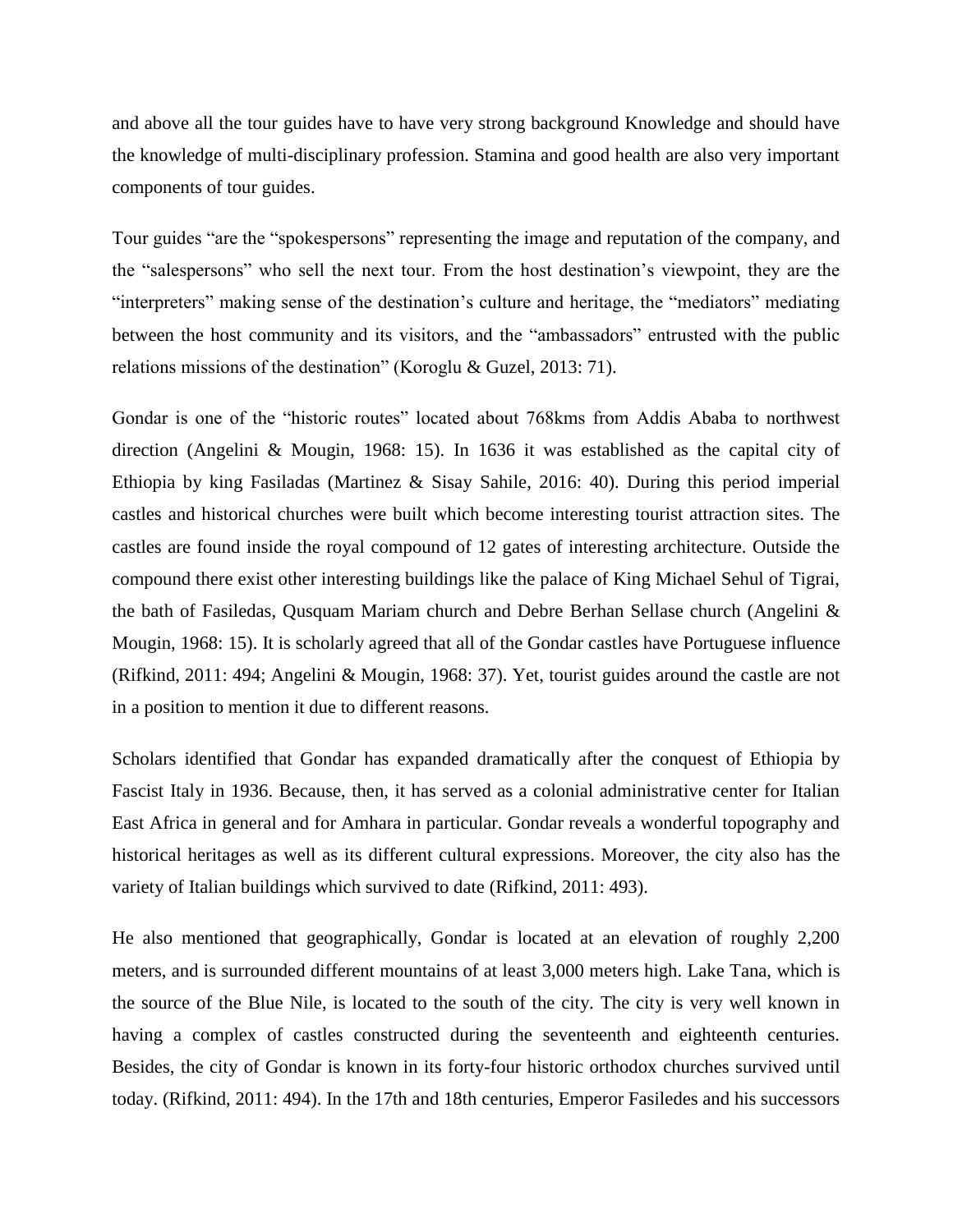have constructed Palaces within the royal enclosure. These castles of Gondar are surrounded by a 900 meters long wall with about 12 gates. The architectural beauty of the castles is one of the markers of the country's ancient civilization. As a result, the royal enclosure, Fasil Ghebbi, was registered by UNESCO as s world Heritage site in 1980. (FANOS Ethiopia Tours: [www.fanosethiopiatours.com\)](http://www.fanosethiopiatours.com/).

The Simien Mountains National Park**,** which is located about 120 kilometers north of the historic town of Gondar. The Park is established in 1969 and it is also registered by UNESCO in 1978 (Marshet Girmay, 2016: 24). The park in identified as one of the most impressive landscapes in the world with Sharp mountain peaks and deep valleys. The highest peak which is named as Ras - Dashen, measures an altitude of 4620 meters. Moreover, the park is home of wild animals that are endemic to Ethiopia such as the Gelada baboon, the Semen fox and the Walia Ibex. Yet, the park has been registered as one the endangered natural attractions in 1996 as a result of the decline of the number of Walia Ibex. This was happened due to the encroachment of human beings towards the park. However, recently, the number of Walia Ibex is increasing after the government has taken counter measures of conservation to the area. (FANOS Ethiopia Tours, www.fanosethiopiatours.com).

Different sources confirmed that untrained and informal tour guides and escorts have the ability to create chaos on the side of visitors. Consequently, this could result in poor image of the country and negative effect on tourism development. Chowdhary & Prakash, for instance, have identified a lot of examples where guides are not familiar with history. According to them, this can spoil the image of tourist destination (2009: 164). Training tour guides before they are licensed is an important part for controlling the issue of illegal guides from misleading tourists (Chowdhary & Prakash, 2009: 165). They also stated that European countries have established an official tour guide licensing system and authorization of tour guide associations. Similarly, in France and Great Britain there is a licensing system for guides while their training takes place either at university or college. In Australia, too, guide licensing is a matter of regional authority and could be taken place by the respective regional government (Chowdhary & Prakash, 2009: 165).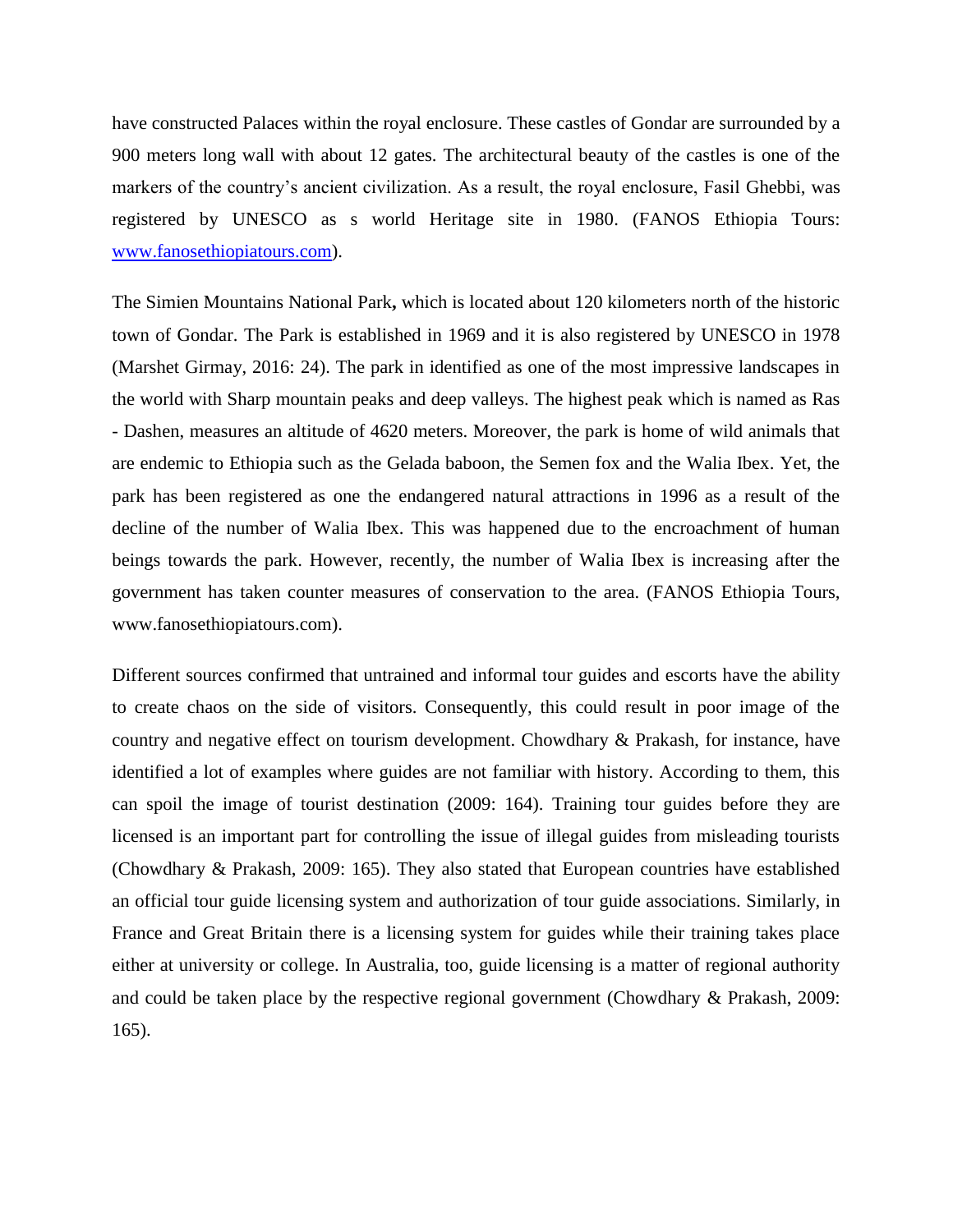With regard to communication strategies, it is commented that tour guides must be fluent in at least two foreign languages in addition to their home language. Besides, he/she must be in good health, and have basic historical knowledge of a particular site. It could be very interesting if they took academic courses in the fields of art, music, drama, history, geography, and speaking skills. There must be an authority who forces guides to take exams and authorize them when they pass exams. Similarly, authorities in Great Britain request guides to take guiding courses, complete course work, and take examinations in written and oral form. The Canadian Tourism Human Resource Council has also set nationwide standards for tour guide training in Canada. Thus, Chowdhary & Prakash stated that in developing countries where nations demand to control the supply of tourism, they are also "responsible for the supply of professionally trained tour guides" (2009: 167).

Tour guides should not only be disseminator of information to visitors in their day to day activities. The role and responsibilities of the tour guides should include the being good host, travel manager, interpreter, and responsible leader. They should critically follow necessary approaches of responsible tourism with concern for the environment and responsiveness for host communities (Chowdhary & Prakash, 2009: 184).

In Gondar city and the surrounding areas, there are wonderful places to be visited. These include Fasil castle; ancient churches- Selassie, G/mariam, Qusquam church; Guzara Palace; Kossoye scenic beauty, Semen mountains national park and Timket Cultural celebration. Tour guiding in and around Gondar has experienced ups and downs for a long period in history. Since Gondar was medieval capital it attracted different visitors worldwide. James Bruce, Martin Flad and other travellers had visited Gondar and wrote accounts to the region (Interview: Sisay Sahile).

Conservation strategies of heritage site in Ethiopia in general and in Gondar in particular started after 1941 liberation of the country from Italian occupation. After restoration, the emperor established National Heritages Conservation Authority (NHCA). Through this authority repairing of damaged heritage sites was conducted across the country. As a result, some heritage sites in Gondar like Debre Berhan Selassie were also repaired during this time. Side by side the emperor had invited British nationals to visit heritage site of Ethiopia. Due to his relation many European visitors also visited Gondar. During this period there were free tour guides in Gondar,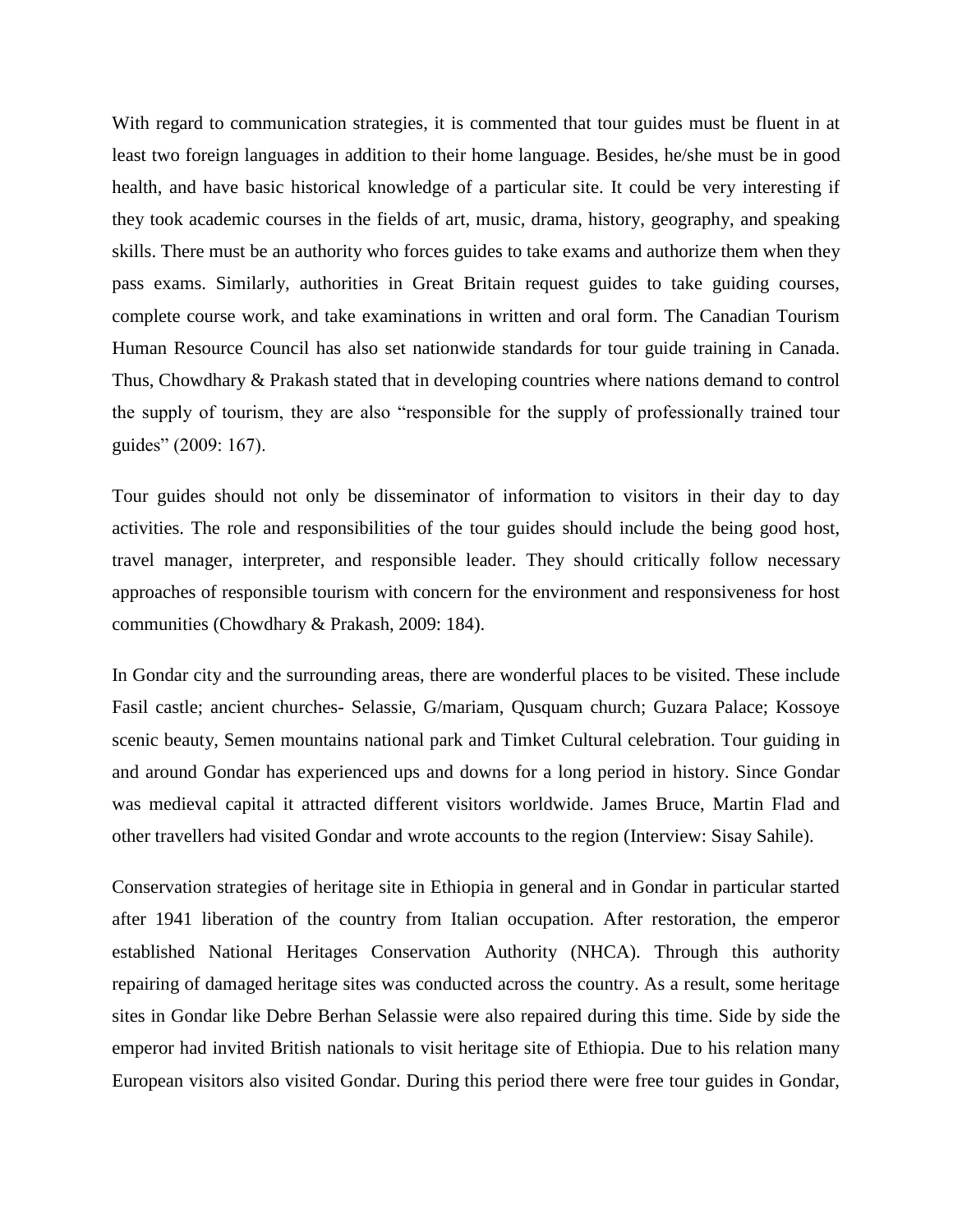particularly, in Fasil Ghebi who guide for free. Getnet Yigzaw and Belay Gidey are among well known free guides of the period (Interview: Sisay Sahile).

During the Derg region tour guiding was also culminated due to the policy of military government. National Tourist Operation (NTO) was established and run the business of tour guiding in the country. Then tourists came to Gondar through this organization and were put under the surveillance of the government to control them from intelligence service. That means government representatives were also serving as tour guides. (Interview: Mulualem Fenta). Thus tour guiding during this period has little attention. From 1974 to 1991 Goha hotel served as the main tourist catering place of the period (Interview: Sisay Sahile).

After 1991 there was a policy change in all sectors of the government. One of its part is it ended NTO"s monopoly in the tourism sector of the country (Habte Selassie Tafesse, 2003: 973). In addition to establishment of regional culture and tourism offices, the opening of Tourism departments at the University of Gondar in 2004 was considered as success in tourism development (Habte Selassie Tafesse, 2003: 974). However, the department is organized as the department of Tourism Management much to deal with management issues rather than historical, cultural and natural issues.

Due to the aforementioned reasons, a large number of tourists are coming to visit Gondar and heritage sites in the surrounding every year. In the last three years, for example, international tourists who visited Fasil castle in 2005 E. C, 2006 E.C and 2007 E.C were 38169, 26611 and 23376 respectively. This figure shows decline in the number of tourists which would have an adverse effect on economic development of a nation.

| Year          | Number of tourist who |               | Total    | Money earned |               | Total money |
|---------------|-----------------------|---------------|----------|--------------|---------------|-------------|
| (in Ethiopian | visited Fasil Ghebi   |               |          | From         | From          | earned      |
| Calendar)     |                       |               |          | domestic     | International |             |
|               | Domestic              | International |          |              |               |             |
| 2007          | 97, 459               | 23, 376       | 120, 830 | 947,651      | 4,635,200     | 5,582,851   |
| 2006          | 120, 907              | 26, 611       | 147, 518 | 557,200      | 2,407,350     | 2,964,550   |
| 2005          | 124, 353              | 38, 169       | 162, 522 | 1,082,362    | 3,816,900     | 4,899,262   |

Table 2: number of tourist who visited Fasil Ghebi

Source: Gondar City Culture & Tourism Department, 2008 E.C. Report.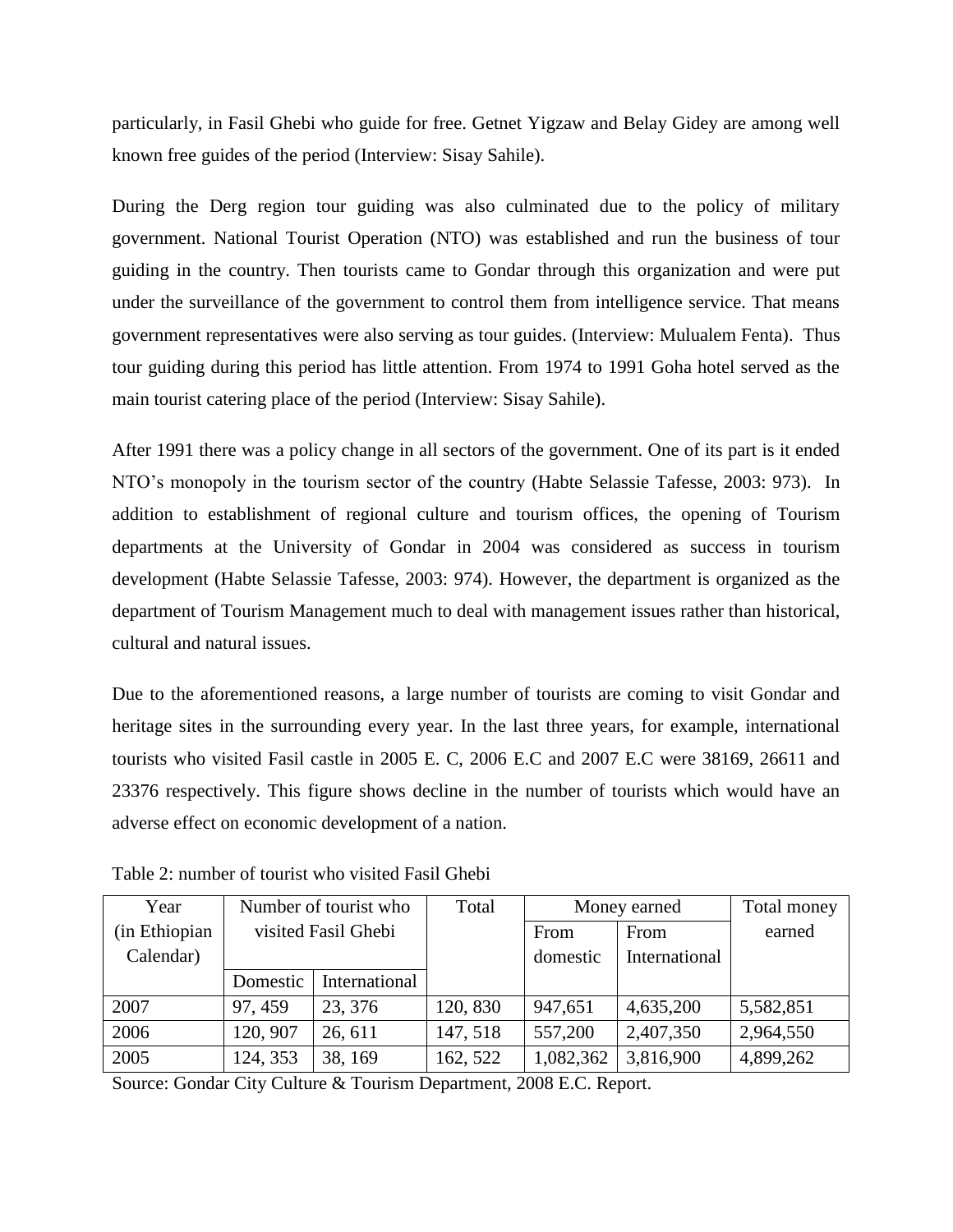The above table shows decline in the number of tourists. This is due to different factors---can be mistreated by tourist guides. In Gondar and the surrounding there are two types of tourist guides. Local tourist guides and tour operators (regional & national level) Local tourist guides are organized in associations Local tourist guides are organized in Fasil castle (57, 4 female), Debark (70 men), Kosoye (68 men), Gorgora (only 2 men). According to the figure, the associations of tour guides established around Gondar are not gender inclusive. Thus, much has to be done to promote women tour guides to be competent enough and participate in this economic sector.

Absence of standardization in tourist guiding is the main challenge of sustainable tourism development. Here in Fasil castle there is no standard not only in history telling but also in amount of payment for tour guides. For instance, foreign tourists and domestic tourists have no standardized amount of payment. Besides, German translator guides charge higher than English translators. English translator guides charge higher than Amharic guides. Moreover, in Fasil castle, tour guiding is not served in other Ethiopian languages like Afaan Oromo or Tigrigna other than Amharic. Besides, tour guides tend to ask exaggerated fees from tourists (Interview: Marta Demssie).

In relation to the above view, local informants confirmed that there is no binding law in relation to visiting and guiding. For instance, some church officials allow some tour guides to get in to the church but not others. Or some tourists may be allowed to take pictures but not others (Interview: Sisay Sahile).

The other challenge of tour guiding in Gondar and the surrounding is the relationship of tour guides with tourists and with each other. The relationship of tour guides is mostly superficial. They persist on criticism of each other rather than learn together. Their relation with tourists is focused on the income they get from them. At every junction of their conversation they want to earn something. Even though they are paid well, they want to get commission from tourist catering institutions. For instance, they want commission from hotels due to they bring tourists on the expense of tourists" safety (Interview: Marta Demssie, Mola Yibrie).

Thus, tour guiding became an occupation that anybody who claims fluency in English and other foreign languages can jump in freely. But tour guiding in Gondar and the surrounding faced a number of challenges. According to my informants, for instance, Fasil castle has been repaired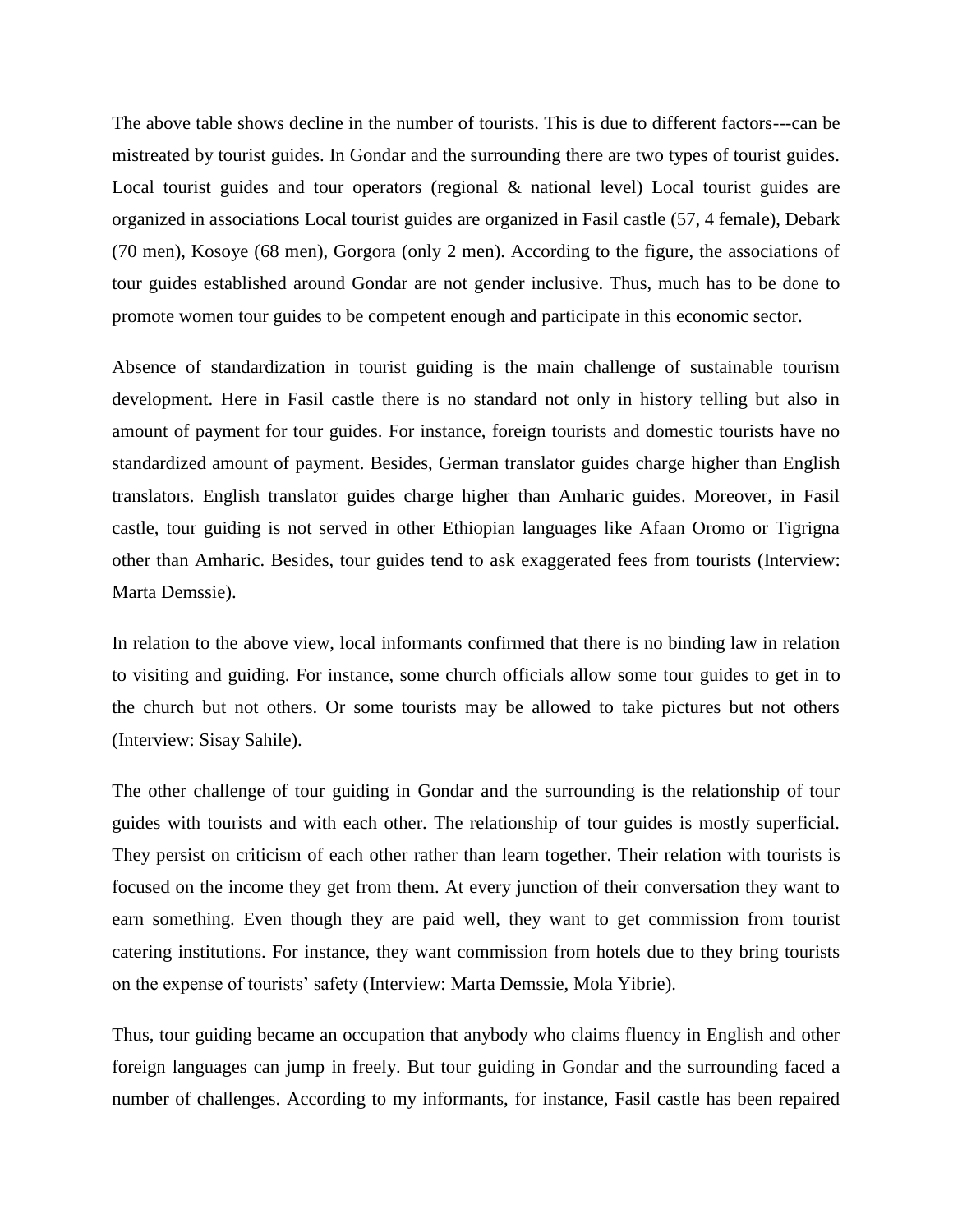so many times due to its damage by natural and human effects. However, tour guides persist in telling tourists that the castle is still alive since the time of its construction. With regard to art, tour guides claim that paintings in the church mainly in Debre Berhane Selassie are the 17<sup>th</sup> century original paintings still alive to date. However, it is assured that the paintings of the church are re-painted in  $19<sup>th</sup>$  century (Interview: Sisay Sahile).

Due to the above problems, may be, some tourists do not want the support of guides. It is reported that some tourists who seek to visit Semien Mountains National Park said "we would pay fee for the guides but we do not need guides to be with us." This could have a devastating effect on sustainable tourism development of the country (Interview: Marta Demssie, Mola Yibrie).

Despite numerous challenges, tourist guiding in Gondar has some promising future. The construction of asphalted road is more important not only for tourist flow but also for earning of sustainable income for tourist guides. Besides, Gondar has standardized airport which could support tourist flow to the city (Interview:Mola Yibrie).

Recently, youth of better academic status are joining tourist guiding profession. Thus, tourism in Gondar could be led by proficient guides that could enhance tourism development too. In addition to this, NGOs & government organizations are actively involving in giving training to tourist guides (Interview: Sisay Sahile).

One of the strategies of the current government is bringing transformation not only in tourism sector but also in tourist guides. Thus, it is advised that local tour guides should transform into tour operators within couple of years. There are some tour guides that fit the standard and upgraded into tour operators. This could be model for the rest of tour guides (Interview:Mola Yibrie).

Moreover, the government is designing the policy of licensing and relicensing of tourist guides. With this, policy competent tour guides would be promoted to the business of tour guiding. Thus, this will contribute in bringing sustainable development of tourism industry economic development of a nation (Interview: Marta Demssie).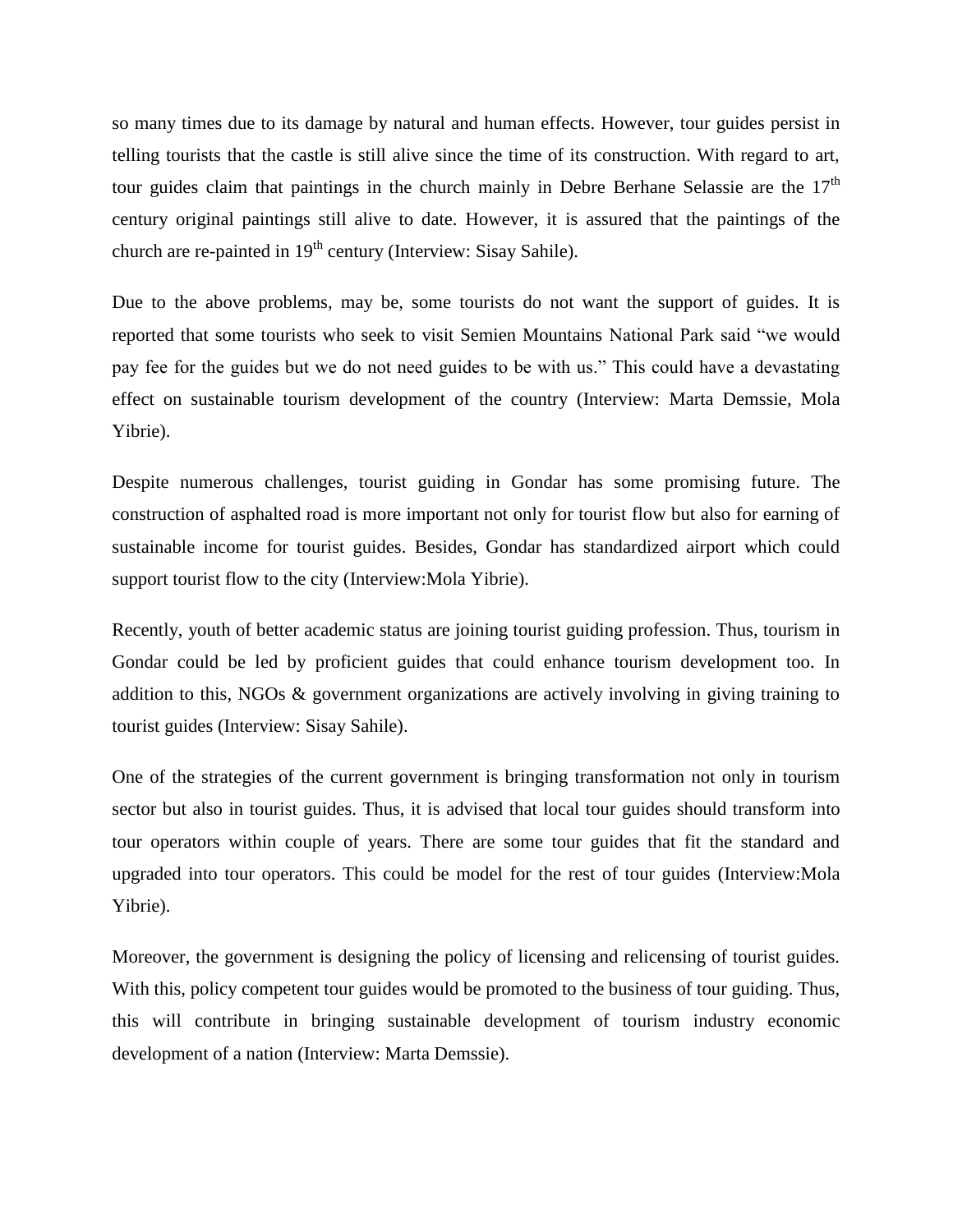### **5. Conclusion**

In and around Gondar, tourist guides support tourists during their stay in many ways. However, there are some challenges of tour guiding in and around the city of Gondar. Lack of enough knowledge /mostly historical, Disagreement among tourist guides, Disagreement between tourist guides and tourist police, illegal tourist guides, ethical problem are some of features observed in the sector. Besides some tourist guides who are better economically attempt to select tourists to guide, for instance, they chose European tourists than African, American tourist than Asia, according to the currency they hold. Relatively speaking, tour guides in Fasil castle are better in ethics as well as in knowledge than tour guides working outside of Gondar.

Promising futures are also seen in the sector of tourist guiding in and around Gondar. Among these, Youth of better academic status are joining tourist guides. NGOs & government organizations are becoming active by giving training to tourist guides; Local tour guides are transforming into tour operators; and the government is designing the policy of licensing and relicensing of tourist guides.

### **BIBILOGRAPHY**

- Abel Markos. (2012). *Web GIS for Tourism Development of Bahir Dar Town and Its Surroundings, Ethiopia.* MSc Thesis, Addis Ababa University.
- Angelini, S. &Mougin, L. (1968). Ethiopia: Proposals for the Development of Sites and Monuments in Ethiopia as a Contribution to the Growth of Cultural Tourism. Paris: UNESCO Document.
- Asfawossen Asrat, Metasebia Demise and AberraMogessie. (2008). Ecotourism in Ethiopia. Addis Ababa: United printers.
- Birtukan Asmare. (2016). Pitfalls of Tourism Development in Ethiopia: The Case of Bahir Dar Town and its Surroundings, Korean Social Science Journal 43:15–28, DOI 10.1007/s40483-016-0029-1.
- Bhatia, A. (2001). International Tourism Management. New Delhi: Sterling publishers, private Limited.
- Blyablina, A. (May 2015).The Contribution of Guides in Developing Tourist Experiences during Historical Theatrical Tours: The Case of Stockholm Ghost Walk. Master of Science,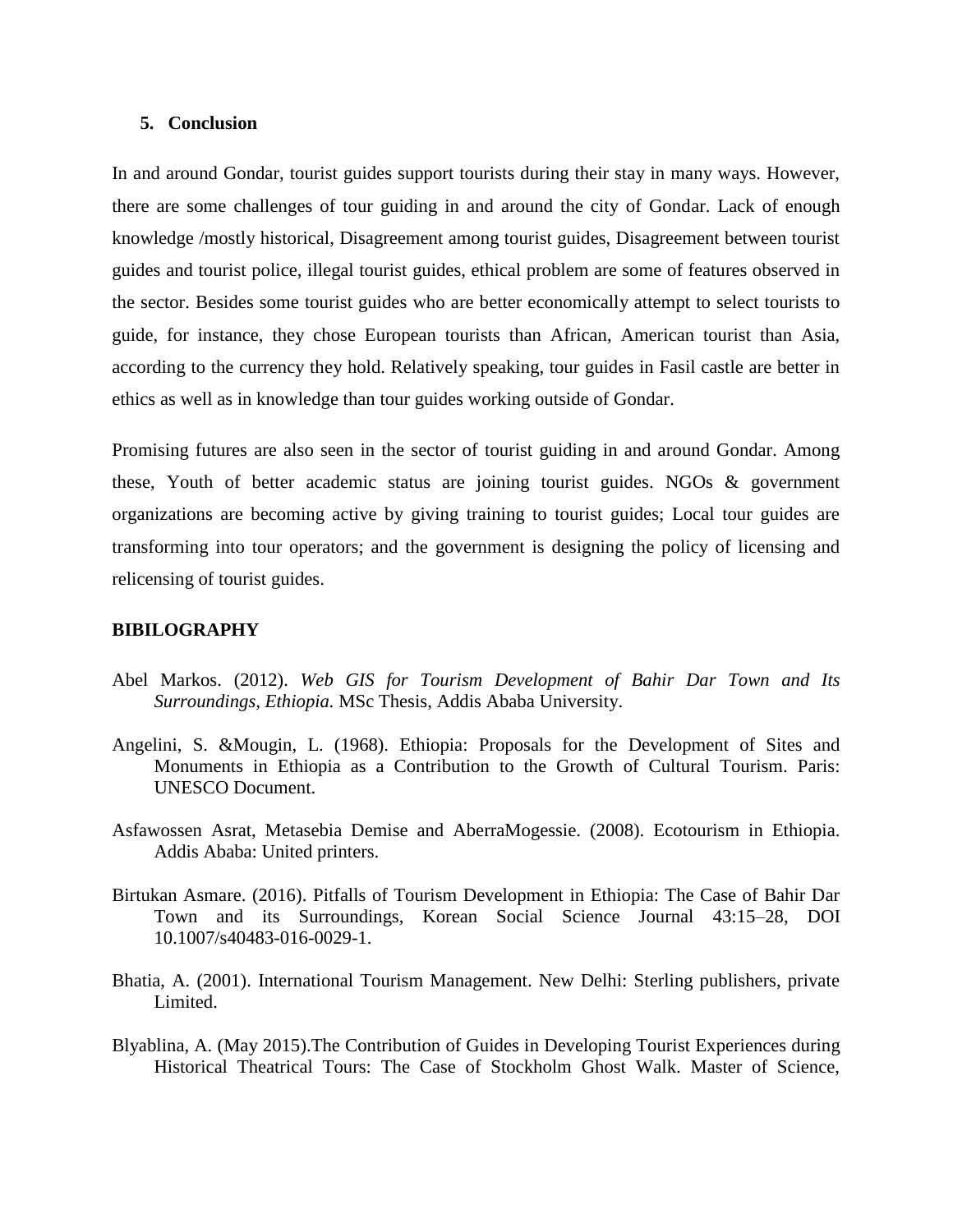European Tourism Research Centre (ETOUR) - Department of Social Science Mid-Sweden University.

- Chowdhary, N. (2013). Handbook for Tour Guides. Indian Institute of Tourism and Travel. Gwalior.
- Chowdhary, N. & Prakash, M. (2009). Tour Guide Training in India: A Comparison of Approach and Content with Other Programs. Journal of Teaching in Travel, 8:2-3, 161-191.
- Cimacio B. *et.al*. (2009). Tour Guiding In Baguio City, Philippines: Perspectives From Three Stakeholder Groups. University of the Cordilleras vol.1, no. 4, Philippines.
- Cohen, E. (1985). The tourist guide: The Origins, Structure and Dynamics of a role. Annuals of Tourism Research, 12, 5–29.
- Davidson, P., & Black R. (2007). Voices from the Profession: Principles of Successful Guided Cave Interpretation. Journal of Interpretation research, Volume 12, Number 2, 25-43.
- El-Sharkawy, O. (2007).1 Exploring Knowledge And Skills For Tourist Guides: Evidence From Egypt. An International Multidisciplinary Journal of Tourism, Volume 2, Number 2, pp. 77-94. Fanos Ethiopia Tours – Your get way to Visit Ethiopia [\(www.fanosethiopiatours.com\)](http://www.fanosethiopiatours.com/).

Foster, L. (1994). First Class: An introduction to Travel and Tourism, USA: Mac Graw-Hill. Gondar City Culture & Tourism Department, 2008 E.C. Report.

- Gondar City Administration Culture and Tourism Department Service Providing Institutes Organizing case team, 2009, Yearly Report.
- Habte Selassie Tafesse. (2003). Tourism, In S. Uhlig (Ed.), Encyclopedia Aethiopica (Vol. 4, pp. 973-974). Wiesbaden: Harrassowitz.
- Henze, P. (2003). Reflections on Development in Ethiopia. Northeast African Studies, New Series, Vol. 10, No. 2, Special Issue: Challenges of Building Democratic Institutions for Governance and Development in Ethiopia and the Horn of Africa, pp. 189-201.
- Heran Tsedeke. (2013). Achieving Development through Tourism: The Case for Ethiopia. Wesleyan University, Departmental Honors in Sociology, Middletown, Connecticut.
- Holloway, C. (1981). The guided tour: a sociological approach. Annals of Tourism Research, 8, 377-402.
- Inskeep, E. (1991). Tourism Planning, New York: John Wiley & Sons, Inc.

Kadt, E. (1979). Tourism: Passport to Development? (New York: Oxford University Press.